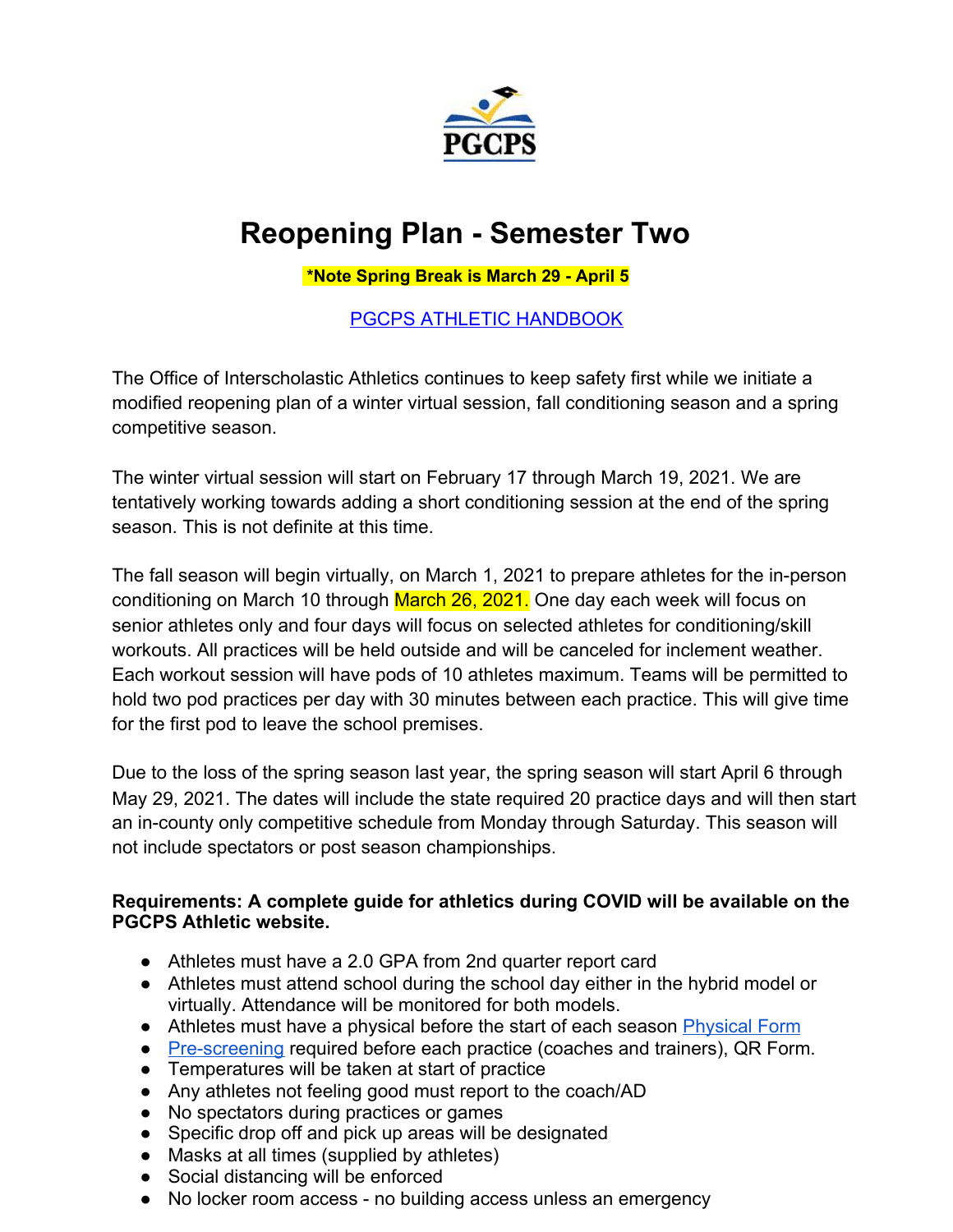

- Personal items (water bottle, towels, etc. supplied by athletes)
- Inclement weather may lead to cancellations. ADs will make the decision.
- Port a Johns will need to be available at schools that do not have outdoor restroom facilities

| <b>Reopening Informational Virtual Meetings</b>     | Date                                                                          |  |
|-----------------------------------------------------|-------------------------------------------------------------------------------|--|
| <b>AD Training</b>                                  | February 17, 2021, 12:30pm*                                                   |  |
| AD/Coaches - Fall COVID Training                    | February 25, 2021, 4:30 pm                                                    |  |
| <b>Parents/Students - Spring COVID Training</b>     | <b>March 2, 6:00pm</b>                                                        |  |
| AD/Coaches - Spring COVID Training                  | March 16 and March 18, 4:30pm                                                 |  |
| Athletic Directors - Walk Through COVID<br>Training | March 24 (Rain Date March 25) 12:00pm<br><b>Site: Charles Herbert Flowers</b> |  |

### **Tentative Dates for Winter Virtual Season/Fall and Spring Seasons**

| <b>Seasons</b>                                                                          | <b>Sports</b>                                                                                                                 | <b>Virtual Start Date</b>                         | <b>Virtual End Date</b>              | <b>Action Plan</b>                                                                                                            |
|-----------------------------------------------------------------------------------------|-------------------------------------------------------------------------------------------------------------------------------|---------------------------------------------------|--------------------------------------|-------------------------------------------------------------------------------------------------------------------------------|
| <b>Winter Virtual</b>                                                                   | G/B Basketball.<br>Indoor Track.<br>Wrestling,<br>Swimming, Corollary<br>Sports                                               | February 17, 2021                                 | March 19, 2021                       | Virtual engagement only                                                                                                       |
|                                                                                         |                                                                                                                               |                                                   |                                      |                                                                                                                               |
| <b>Virtual Fall Sports</b>                                                              | Organize pods                                                                                                                 | March 1, 2021                                     | March 5, 2021                        | Virtual engagement to prepare for in-person<br>conditioning                                                                   |
| <b>Fall-In Person</b><br>Pods of 10 or less per<br>team<br>(two coaches per<br>session) | Football, Girls/Boys<br>Soccer, Volleyball,<br>Cross Country, Golf,<br>Cheerleading<br><b>Outdoor Only</b>                    | March 10, 2021                                    | March 26, 2021                       | No more than 5 days a week<br>*1 day Senior Development<br>(No weekends/holidays)<br>2 sessions per day not to exceed 3 hours |
|                                                                                         |                                                                                                                               |                                                   |                                      |                                                                                                                               |
|                                                                                         | <b>Sports</b>                                                                                                                 | <b>First Practice Date</b>                        | <b>First Play Date</b>               | <b>Last Play Date</b>                                                                                                         |
| <b>Spring</b><br><b>Season</b><br>In-Person<br>(See roster limitation<br>chart below)   | Girls/Boys Outdoor<br>Track, Tennis,<br>Corollary Bocce,<br>Baseball, Softball,<br>Boys/Girls Lacrosse<br><b>Outdoor Only</b> | April 6, 2021<br>20 calendar days<br>conditioning | April 26, 2021<br>competition begins | May 29, 2021                                                                                                                  |

**Note**: Football - no helmets or pads; only use step over bags, shields, cones and footballs Cheerleading - no stunts - 6 ft. apart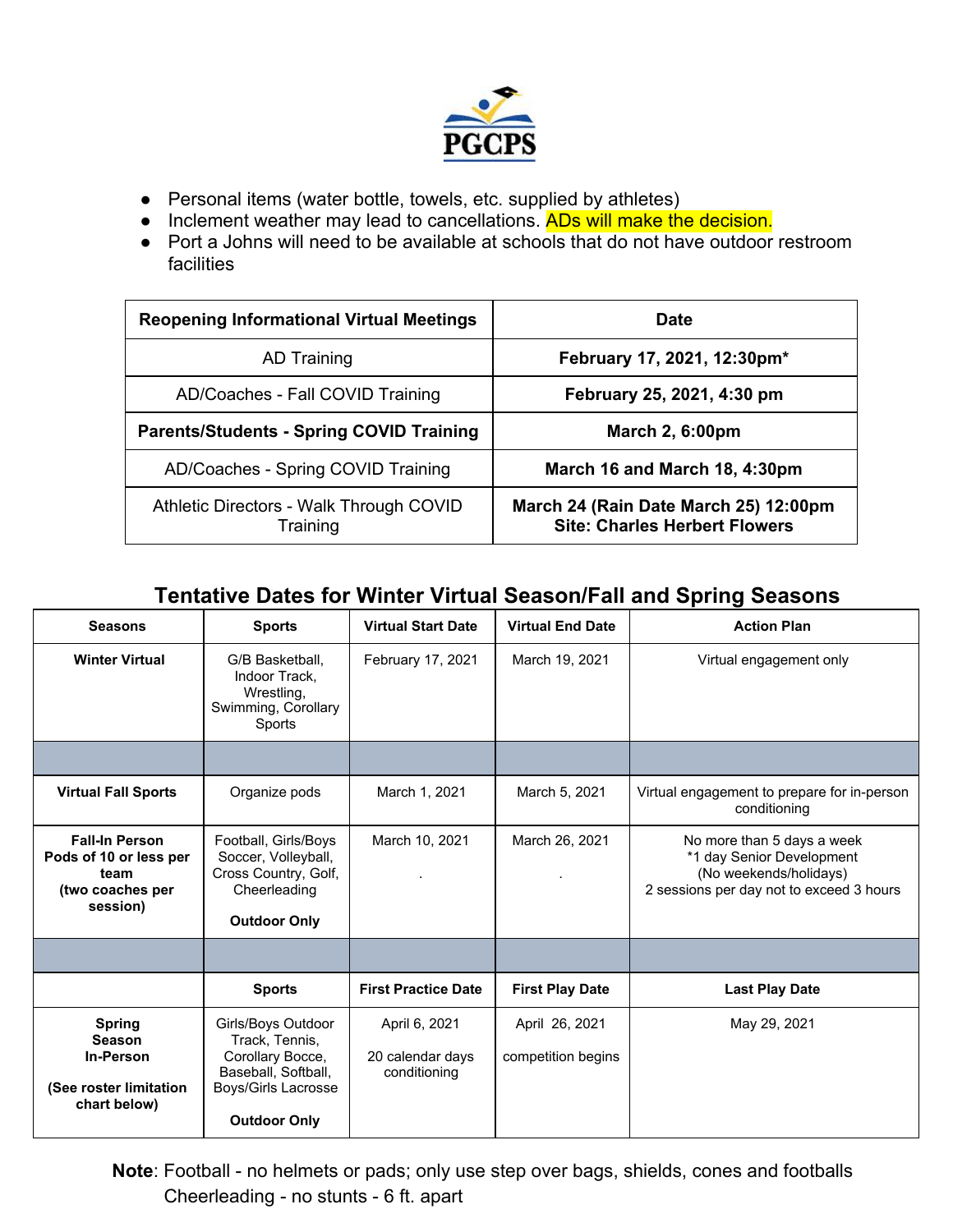

### **COACHES - NO IN-PERSON OR FACE-TO-FACE CONTACT OUTSIDE OF THE SCHEDULED DATES FOR FALL AND SPRING SEASONS.**

| Sport                      | Student Limit per Tryout<br>Session (3 hours maximum) | Coach<br>Limit | Manager<br>Limit |
|----------------------------|-------------------------------------------------------|----------------|------------------|
| <b>Baseball</b>            | 18                                                    | 3              | 2                |
| Softball                   | 18                                                    | 3              | 2                |
| Tennis                     | 10 per gender                                         | 2              | 2                |
| <b>Outdoor Track/Field</b> | 20 per gender                                         | 4              | 2                |
| Lacrosse (girls & boys)    | 25                                                    | 3              | 2                |
| <b>Outdoor Bocce Ball</b>  | 8                                                     | 2              |                  |

#### **SPRING TRYOUTS/ROSTER LIMITATIONS:**

# **Overview:**

As we begin our various phases in our reopening plan, the following considerations should be considered for ALL SPORTS:

- All individuals [coaches, student-athletes, officials, and other athletic personnel] must complete a **[Daily Personal Health Assessment](https://docs.google.com/forms/d/e/1FAIpQLSfXzi6eEdxwu1KdaQOpQb0hPICW6sC4jo0xTDcNVzm3bvVZbg/viewform?usp=sf_link)** prior to practices or athletic contests.
- If your temperature is 100.4° or higher, an individual is showing symptoms or is sick, they should stay home.
- Cover your mouth and nose with a tissue when coughing or sneezing. Adhere to school adopted plans if you begin to show symptoms.
- Regularly and thoroughly wash your hands with soap and water for at least 20 seconds or use an alcohol-based hand sanitizer that contains at least 60% alcohol. An emphasis will be established for all participants about the importance of washing hands or using hand sanitizer before, during, and after competitions.
- Schools are recommended to ensure that your facilities have been properly sanitized and have hand sanitizer and disposable masks readily available for practices and contests.
- Clean and disinfect frequently touched surfaces and equipment including balls. (Please use recommendations by the ball manufacturer )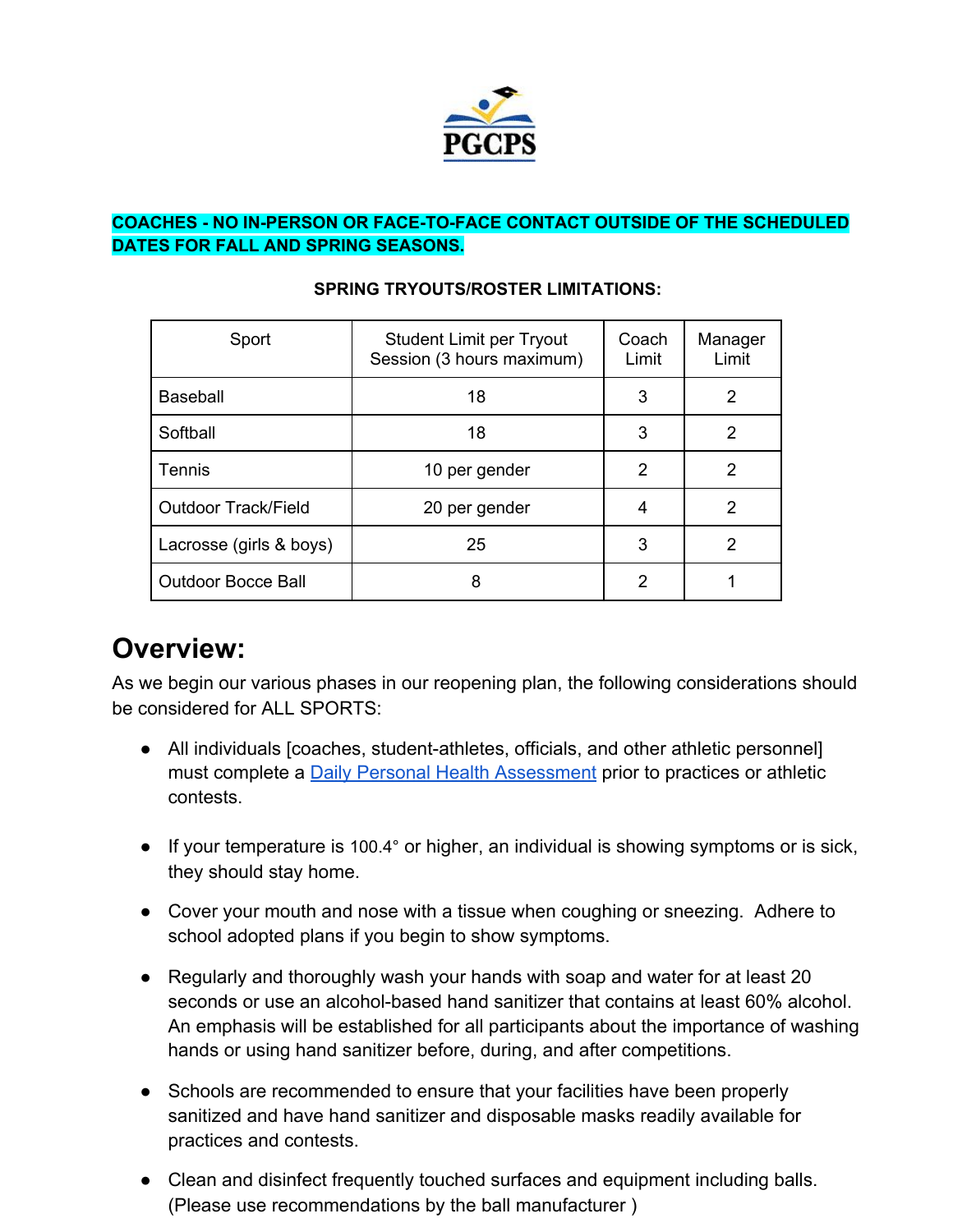

- Social distancing of at least 6 feet should be maintained at all times, where feasible. No hugging, high fives, shaking hands, or fist bumps for support/encouragement. Social distancing should be maintained during the National Anthem and on sidelines. Outdoor sports will extend bench areas to permit social distancing. Indoor sports will use bleachers or multiple levels of seating to ensure social distancing.
- Individuals are required to wear face coverings in accordance with the CDC/Maryland Health Department. Coaches, athletes and spectators (if permitted) must wear face coverings, unless they are actively engaged - e.g. participating in the game outdoors or indoors.
- Athletes are not required to wear face coverings while actively engaged in workouts and competition that prevent the wearing of face coverings, but must wear face coverings when on the sidelines, in the dugout, etc. and anytime 6 feet of social distancing is not possible.
- There will be a hydration plan established with a check-in station before going to practice for all programs in season. Each school will provide the location of the check-in station in the EAP. Athletes are required to bring their own water.
- Directions will be sent to visiting teams to ensure they have safe access to facilities, provide water and ice for injuries to student-athletes and coaches in a safe manner.
- If a positive COVID-19 case is determined, follow their school safety plans, Department of Health, CDC, and local health guidelines in determining the plan of action.

### **Preparation: (support/equipment needed to start sports)**

#### **Persons Responsible**

- Coordinating Supervisor and Supervisor of Interscholastic Athletics
- Athletic Directors
- Principals and Athletic Asst. Principal (Admin. for games)
- Athletic Coaches
- Athletic Trainers
- Building Services (including building supervisors)
- Risk Management
- Health Services
- Transportation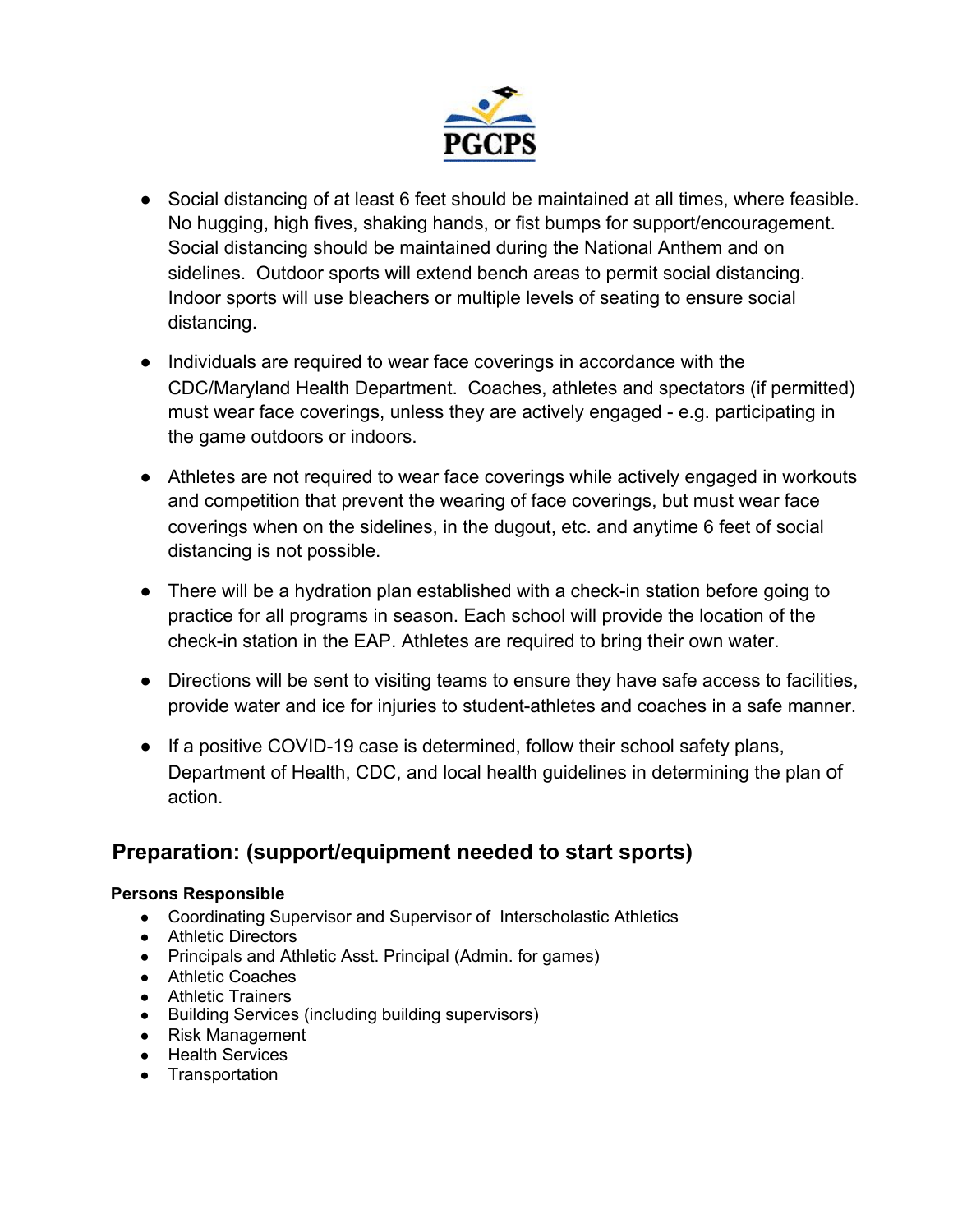

#### **Budget Priorities**

- PPE extra masks, thermometers, including specialized mask for football teams and lacrosse
- Cleaning/Disinfecting Supplies
- Clear Gear
- Field maintenance
- Transportation (buses shuttle)
- Full Coaching Staff- (varsity and jv coaches)
- Signage (distancing, wearing masks, washing hands, etc.)
- Washer Machines and Dryers functioning at all schools
- Ice Machines
- *●* AP 0416 [MRSA,](https://drive.google.com/file/d/1pGsCTcwqMqr28eWXLAwcjXFfJ_KUyjv_/view?usp=sharing) [Attachment](https://drive.google.com/file/d/1Z5owh-psBvj-qeLMYwRnTv6OVP_8DlrB/view?usp=sharing) 1, [Attachment](https://drive.google.com/file/d/1-YNOOTfZc9EIya-NcXTa9ZZ8zDFcqnah/view?usp=sharing) 2, [Attachment](https://drive.google.com/file/d/1rt4piYzj83kgYQZnM0U4cUj9IaUgDOaq/view?usp=sharing) 3
- CDC New COVID [Guidelines](https://www.cdc.gov/coronavirus/2019-ncov/community/schools-childcare/symptom-screening.html) for Schools K-12
- Medical Tent for each school

#### **Supervisors/Athletic Directors Priorities**

- All Coaches and personnel
- Coaches Training NFHS Covid [Course](https://nfhslearn.com/courses/covid-19-for-coaches-and-administrators) and all required courses
- Opioid Training
- Emergency plans (including COVID cases)
- Cleaning/Disinfecting Supplies/inventory management
- PPE supplies/inventory management
- Practices/competition-COVID safety protocols
- Team rosters and competition rosters (requirement of team numbers)
- No JV teams, spectators, winter cheer, bands
- Practice Schedules for safety (no open gyms or conditioning during seasons)
- Secure transportation for teams (safe distancing on buses)

### **CONSIDERATIONS FOR ATHLETIC DIRECTORS:**

#### **Prior to Tryouts**

- Athlete Registration & Athlete Physicals completed/filed (Health and Safety [Recommended](https://www.mpssaa.org/membership-services/health-and-safety/health-and-safety-recommended-forms-and-resources/) Forms and Resources - [Membership](https://www.mpssaa.org/membership-services/health-and-safety/health-and-safety-recommended-forms-and-resources/) Services)
- COVID Statement & Parent Agreement Form
- COVID Screening MPSSAA Sheet
- The Interscholastic Athletic Office will provide some PPE supplies.
- Purchase Clear Gear Disinfectant or similar disinfectant Hand Washing/ Sanitizer.
- Purchase thermometers (non-contact infrared) \*Golf, Swimming, other off site sports will have their own device. (3-4)
- Purchase limited amount of disposable masks in case student, coach forget their mask
- Roster: Coaches are to select their roster 9-12 Grade for 1 team Varsity only.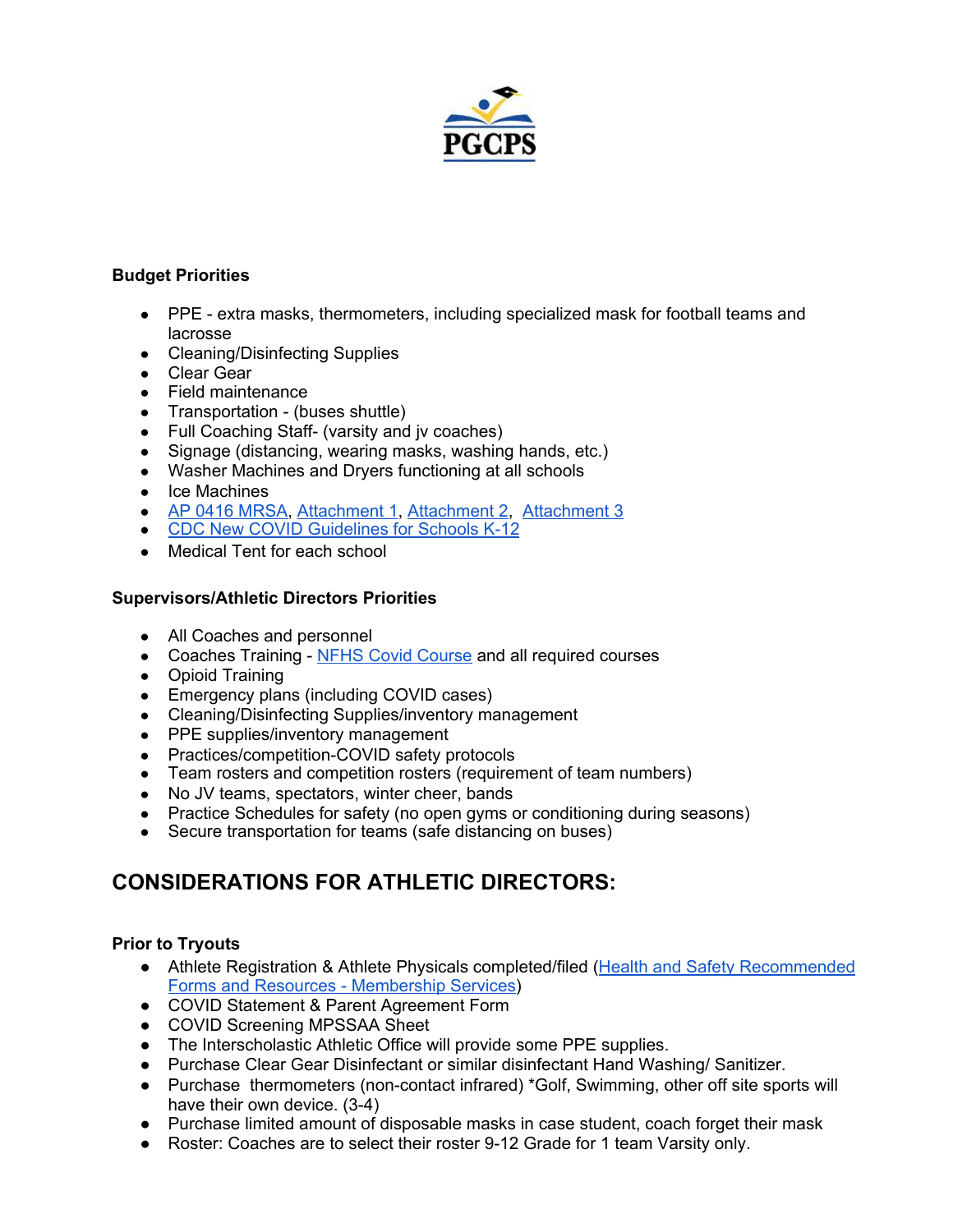

### **CONSIDERATIONS FOR COACHES:**

All coaches will become an extension of the Athletic Department and PGCPS Administration. It is imperative that coaches communicate the policies and procedures on a regular basis. Coaches must communicate with students and parents the guidelines for practice and game day expectations in a clear manner. It will be the responsibility of the coaches to have practice and game day set-up ready prior to practice/games.

It is recommended that workouts be 3 hours or less and rotate students in practice to ensure more limited exposure if someone develops an infection. Coaches must keep accurate records of those athletes and staff who attend each practice in case contact tracing is needed. Coaches must limit game day to 10 coaches and 2 managers for social distancing purposes. Coaches will be required to wear proper coaching attire per weather conditions as well as face covering. Coaches should bring their own water bottle(s) and follow established guidelines for hydration.

### **CONSIDERATIONS FOR STUDENT-ATHLETES:**

**All athletes must wear a mask to enter practice.** All student-athletes will be required to bring the following supplies for practice and game day settings. Students should wear their own appropriate workout clothing and not share clothing. Individual clothing/towels should be washed and cleaned after every workout. Hand sanitizer should be plentiful at all contests and practices. Student-athletes will be encouraged to shower at home as quickly as possible after practice and games.

Athletes will be required to tell coaches immediately when they are not feeling well. The coach must contact their parents/guardian[s] and leave the premises immediately with their parent[s]/guardian[s]. Student-Athletes should keep their mouth guards in their mouth throughout the competition. If the mouth guard is taken out proper disinfection of the mouth guard should be performed prior to reinsertion. Hands should also be washed or disinfected before doing so. Student-athletes are encouraged to develop healthy habits including, but not limited to, a balanced diet, adequate sleep, and proper hydration. Healthy eating and attention to hydration is especially important for student-athletes to enhance training capacity and reduce the risk of illness and injury. A holding area for an athlete not feeling well, will be directed to a designated holding area available at each practice site. Parents will need to leave the premises after the athlete is dropped off and return 15 minutes prior to pickup. A parent pickup area will be established.

Bring and use your own water bottle. High school athletes are at increased risk for dehydration. It is important that they drink enough fluid before, during and after practice and competition. Student-athletes should follow established [Guidelines](https://www.nata.org/sites/default/files/healthy-hydration-for-young-athletes.pdf) for Hydration.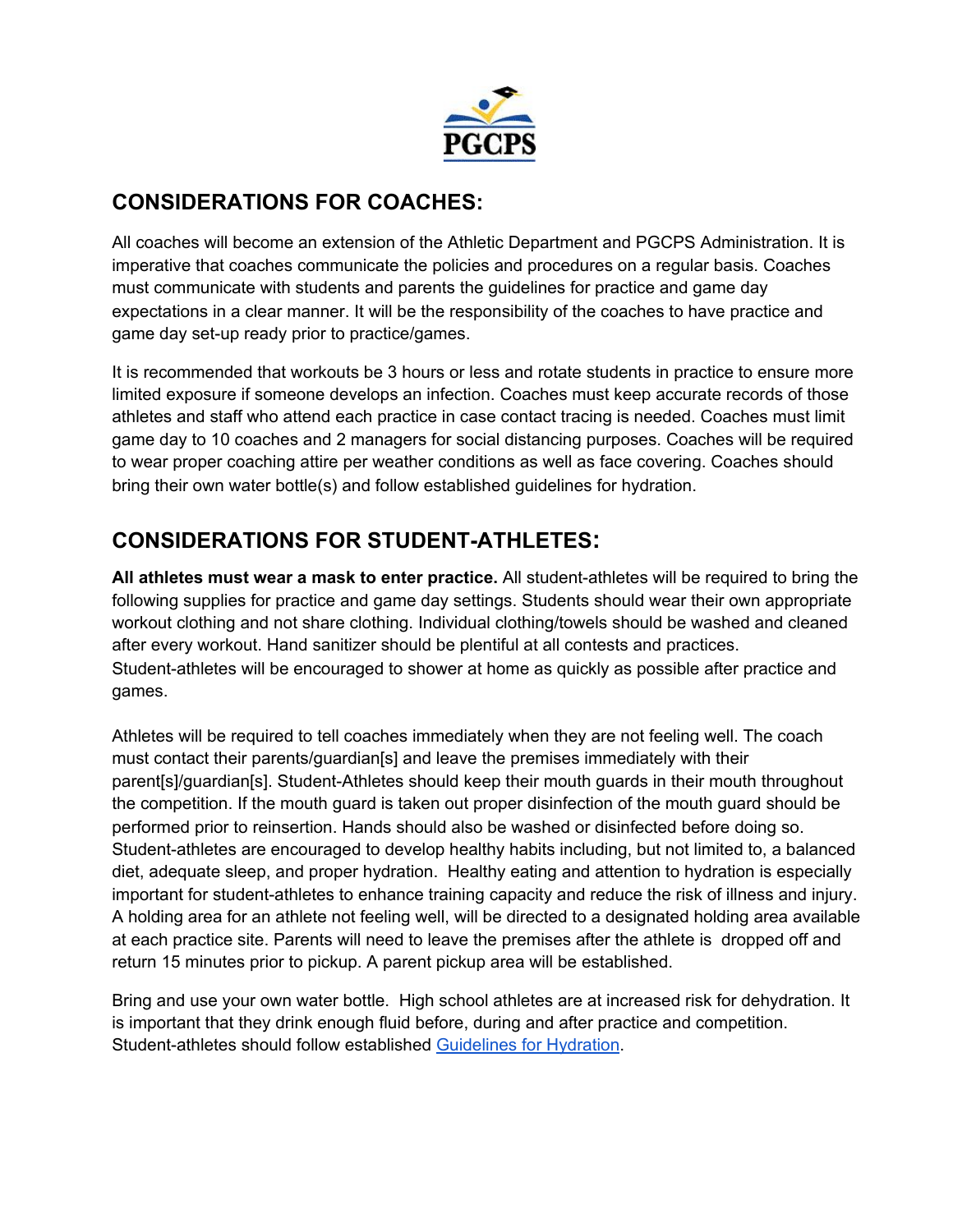

#### **Athletes Checklist (Possible Google Form)**

- Athlete Registration Checklist
	- Completed Physical
	- Permission Slip
	- Medical Card
	- Publicity Release
	- Parent/Student Concussion
	- Heat Acclimatization
	- Sudden Cardiac Arrest
	- COVID Statement & Parent Agreement Form
	- Student/Parent Contract

#### **Practice Protocol**

- Designated check in area for athletes. A central location will be designated close to the drop off site. Schools will set up "check-in" based on their facility logistics. Once cleared, the athlete will report to practice location. Athletes who do not clear check-out must be sent back home. The coach must contact their parents/guardian[s] and leave the premises immediately with their parent[s]/guardian[s]. A holding area for an athlete not feeling well, will be directed to a designated holding area available at each practice site.
- Check in Process includes:
	- o Temp Checks ATC's (100.4°)
	- o Daily Personal Health [Assessment](https://docs.google.com/forms/d/e/1FAIpQLSfXzi6eEdxwu1KdaQOpQb0hPICW6sC4jo0xTDcNVzm3bvVZbg/viewform?usp=sf_link) QR form
	- o Athletes will provide their own water bottle & sports bag.(possible 1 Gallon)
	- o Athlete Equipment checklist (i.e. water bottle, bag, mask)\*part of the check in process.

#### **General Practice Guidelines**

- o Family/Parents cannot view or attend practice.
- o Practice will be 3 hours or less.
- o Follow Coach/Athlete Ratio 1:10
- o Set up gym/field, practice site to follow social distancing guidelines; i.e. cones for stations.
- o Equipment will be sanitized
- o Sanitation/Hand washing station.
- o Hydration Refill Station will be monitored.
- o Update Emergency Action Plan (EAP) to reflect COVID
- o Locker Room Use (if permitted) will be limited to social distancing guidelines.
- o Departure & Student Pick up- maintain social distance & pick up on time.
- o Athletes that become ill during practice must be picked up immediately. Designated isolated area.
- o Tryout Process- for large teams, tryouts will be held on multiple days and split by grade level (to be determined by each school)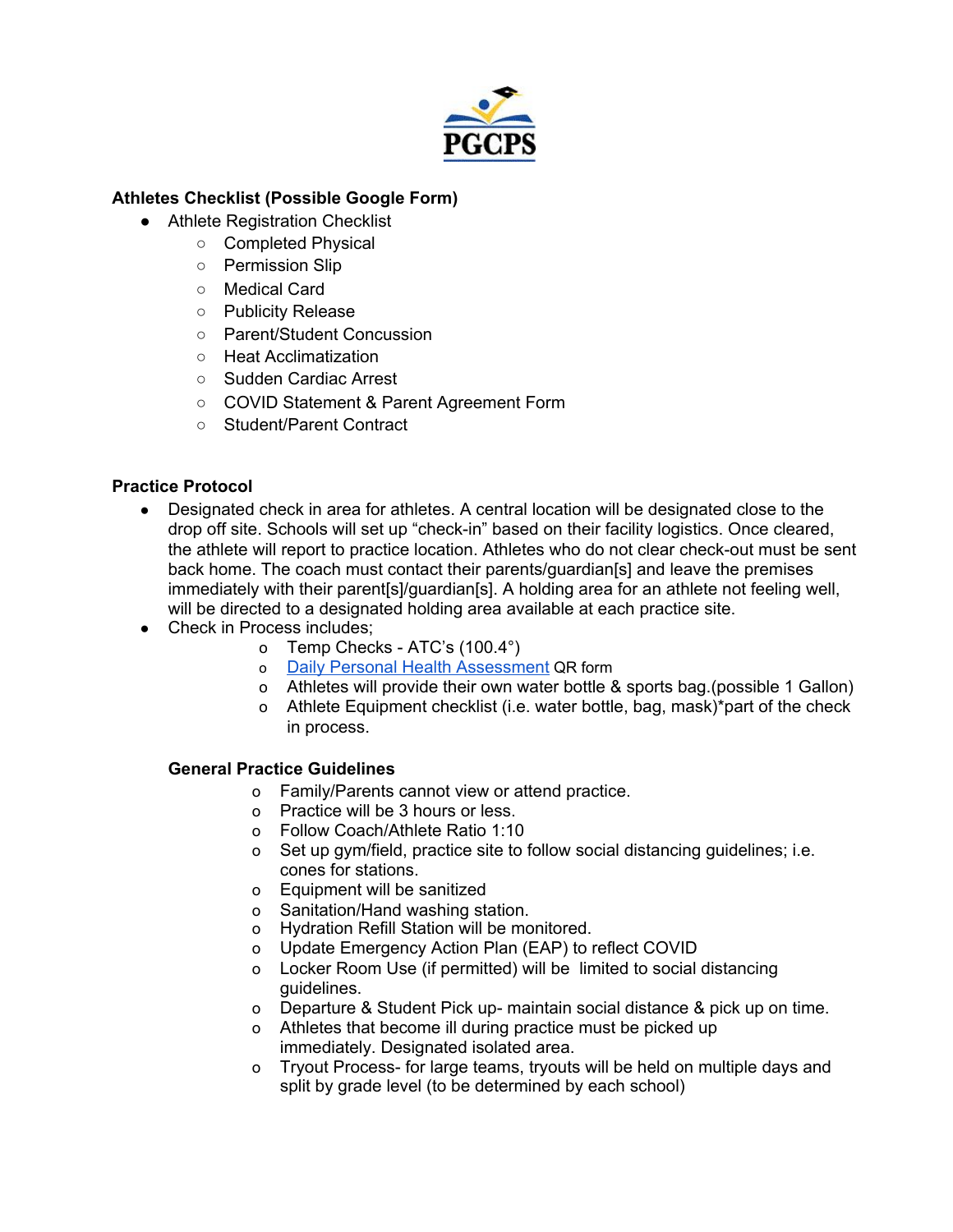

#### **CONSIDERATIONS FOR TRYOUTS/ROSTER LIMITATIONS:**

| Sport                      | Student Limit per<br>Tryout Session (3<br>hours maximum) | Coach Limit    | Manager Limit  |
|----------------------------|----------------------------------------------------------|----------------|----------------|
| <b>Baseball</b>            | 18                                                       | 3              | 2              |
| Softball                   | 18                                                       | 3              | $\overline{2}$ |
| <b>Tennis</b>              | 10 per gender                                            | $\overline{2}$ | $\overline{2}$ |
| <b>Outdoor Track/Field</b> | 20 per gender                                            | 4              | $\overline{2}$ |
| Lacrosse (girls &<br>boys) | 25                                                       | 3              | $\overline{2}$ |
| <b>Outdoor Bocce Ball</b>  | 8                                                        | 1              |                |
| <b>Unified Track</b>       | Limit of 20                                              | $\overline{2}$ |                |

If you have over the allotted student limit in the chart run your tryouts as follow:

- All athletes must have a 2.0 based on 2nd Quarter report cards to participate in tryouts.
- One hour tryout session.
- Minimum three days of tryouts; maximum five days.
- Team selection is up to the coach's discretion.
- Final roster must be submitted to Athletic Director's by April 13, 2021.
- Eligibility must be submitted to Shirley Diggs by April 19, 2021.

Athletic Directors should coordinate their practice times with their teams and then submit it to Shriley Diggs one week prior to tryouts.

#### **NO INDOOR PRACTICES IN THE EVENT OF RAIN. ATHLETIC DIRECTORS WILL MAKE DECISION ON CANCELATIONS FOR INCLEMENT WEATHER.**

#### **FAQ:**

- 1. Do students have to ride the bus to and back from games? **YES**
- 2. Temperature check = 100.4? **IMMEDIATELY SENT HOME**
- 3. Can sports continue after the end date? **NO**
- 4. Can coaches have 2 athletes to 1 coach workouts? **NO**
- 5. When will ADs send out the QR Code for the form? **BY 2:00 everyday.**
- 6. Will practice check-in close? **YES, will close 30 minutes after the designated start time.**
- 7. **COACHES - NO IN-PERSON OR FACE-TO-FACE CONTACT OUTSIDE OF THE SCHEDULED DATES FOR FALL AND SPRING SEASONS.**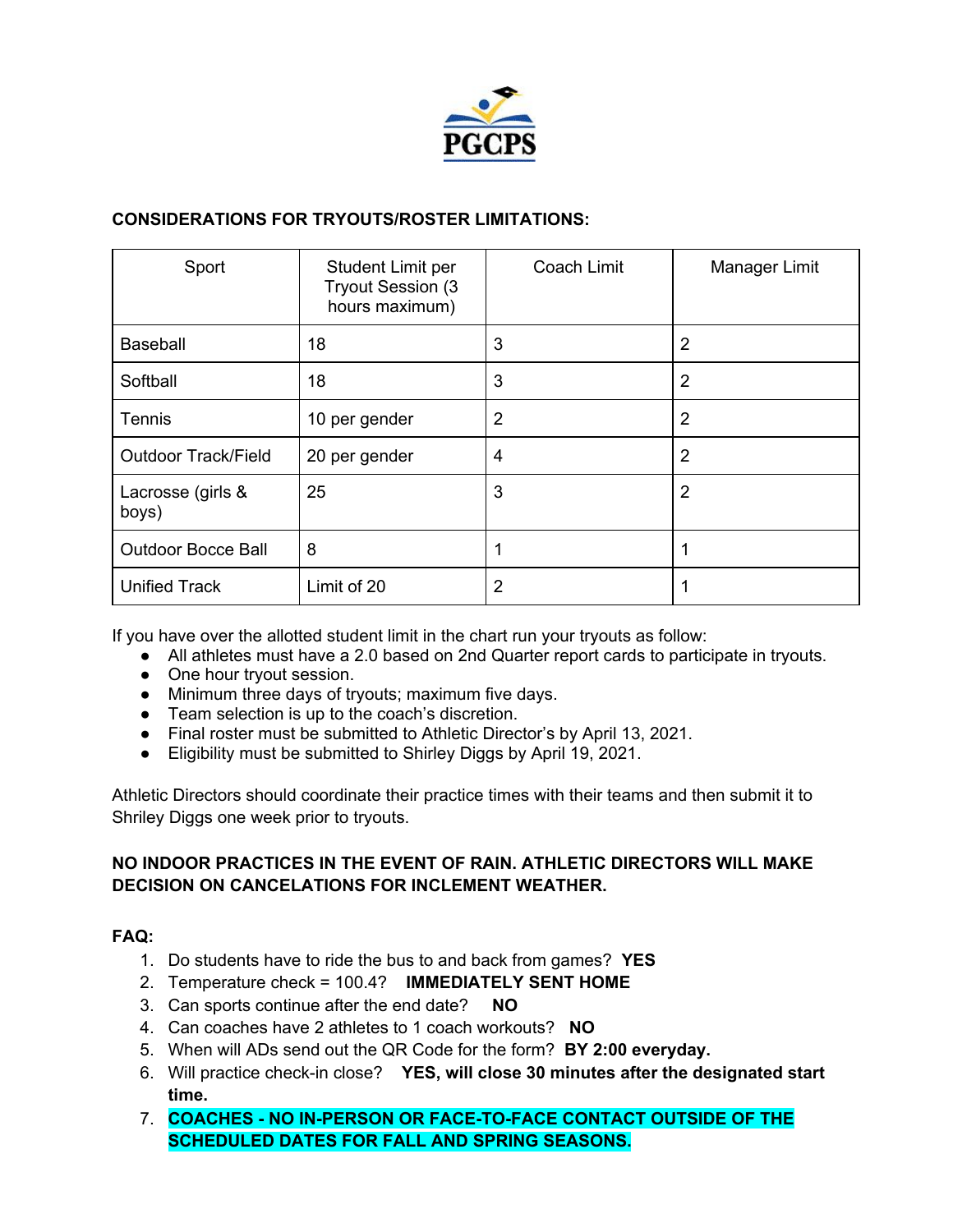

### **CONSIDERATIONS WHEN HOSTING A COMPETITION:**

When hosting a competition, it is essential that administrative coverage and school security is present at all games to assure an extra layer of security to maintain safety at all events. If administration is not available, make sure to have an administrative contact (cell number and email address) for all events. Athletic Directors will communicate ahead of time with the incoming schools and officials about procedures, policies and guidelines.

Examples to be covered include but not limited to, the following:

- $\bullet$  Parking, where to enter facility
- What equipment should the visiting team bring
- Water availability
- Bench area seating (how many players can be accommodated to maintain social distancing)
- Locker room availability and resources may be limited
- Emergency action plans
- How will game day paperwork be handled (electronic exchange of information is preferred)
- Air horn provided at the site

It is imperative that facilities have been properly sanitized before the visiting team has arrived. Hand sanitizer and disposable masks readily available [if possible]. Clean and disinfect frequently touched surfaces and equipment including balls.

If someone in the competition area proves to be positive of COVID, the team and all others present in the respective area will shut down and quarantine for the 14 days.

### **[Guidelines Positive Case](https://www.cdc.gov/coronavirus/2019-ncov/community/schools-childcare/youth-sports.html#preparing)**

### **CONSIDERATIONS WHEN TRAVELING TO A COMPETITION:**

When traveling to a competition, the Athletic Director and Head Coach will communicate with the host school prior to the competition to discuss plans. Additionally, the visiting teams will follow all policies and guidelines the host school has communicated.

The visiting team will bring their own medical supplies and conduct a checklist to assure all items are in medical kits. Coaches will have a digital and hard copy of student-athlete medical cards as well as a digital copy of the emergency action plan. The coaches will activate the COVID Emergency Action Plan (EAP) for any athlete showing symptoms as visiting site.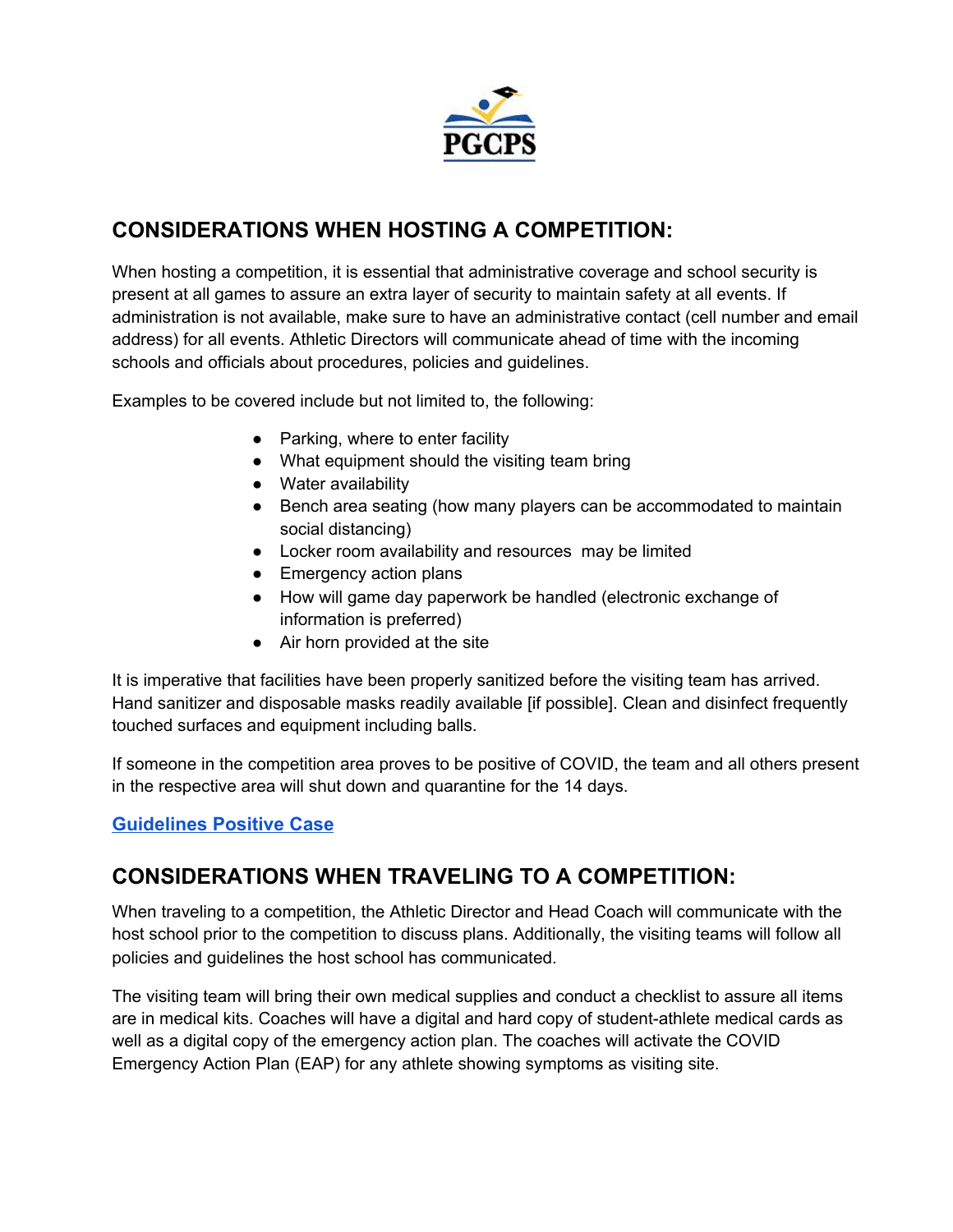

### **GATHERING LIMITATIONS:**

All sports-related activities must adhere to the gathering limitations set forth by the County Executive and PGCPS CEO. Prince George's County Public Schools will not allow any spectators at any events at this time. All individuals present at the facility at which such activities are held count towards gathering limitations and must comply with face covering order and social distancing guidelines.

### **CONSIDERATIONS FOR MEDIA:**

In order to assure we have some type of coverage for the games since spectators will not be allowed at this time, media will be counted toward the gathering limitation [if permitted]. The media will have to register to attend the event prior to attending to make appropriate arrangements for attendance. Media members should complete a personal health assessment daily. If their temperature is 100.4° or higher, an individual is showing symptoms or is sick, they should stay home.

Media are required to wear face covering and will be restricted to areas outside of the team areas. Interview requests must be established prior to game day and will be accommodated only if social distancing protocols can be followed. Interviews [if permitted] will occur outside only. Press box will not be available for Media at any time.

### **CONSIDERATIONS FOR GAME DAY WORKERS**:

All game workers will assist the Game Manager/Athletic Director with game day operations. The individuals will be required to wear face coverings at all times.

### **OFFICIALS' GUIDELINES WHEN RETURNING TO OFFICIATE**:

To assure we have fair play and safety for all, officials will have to adhere to subsequent policies and procedures. Officials are not responsible for monitoring activities on the sidelines, such as social distancing, hand washing, symptoms of illnesses and other such issues. This monitoring obligation remains with the coaching staff and school personnel. Officials will be assigned to each game by their respective assigning boards. Officials will be encouraged to bring their own hand sanitizer and change prior to coming to the event [in the event a changing area is not available].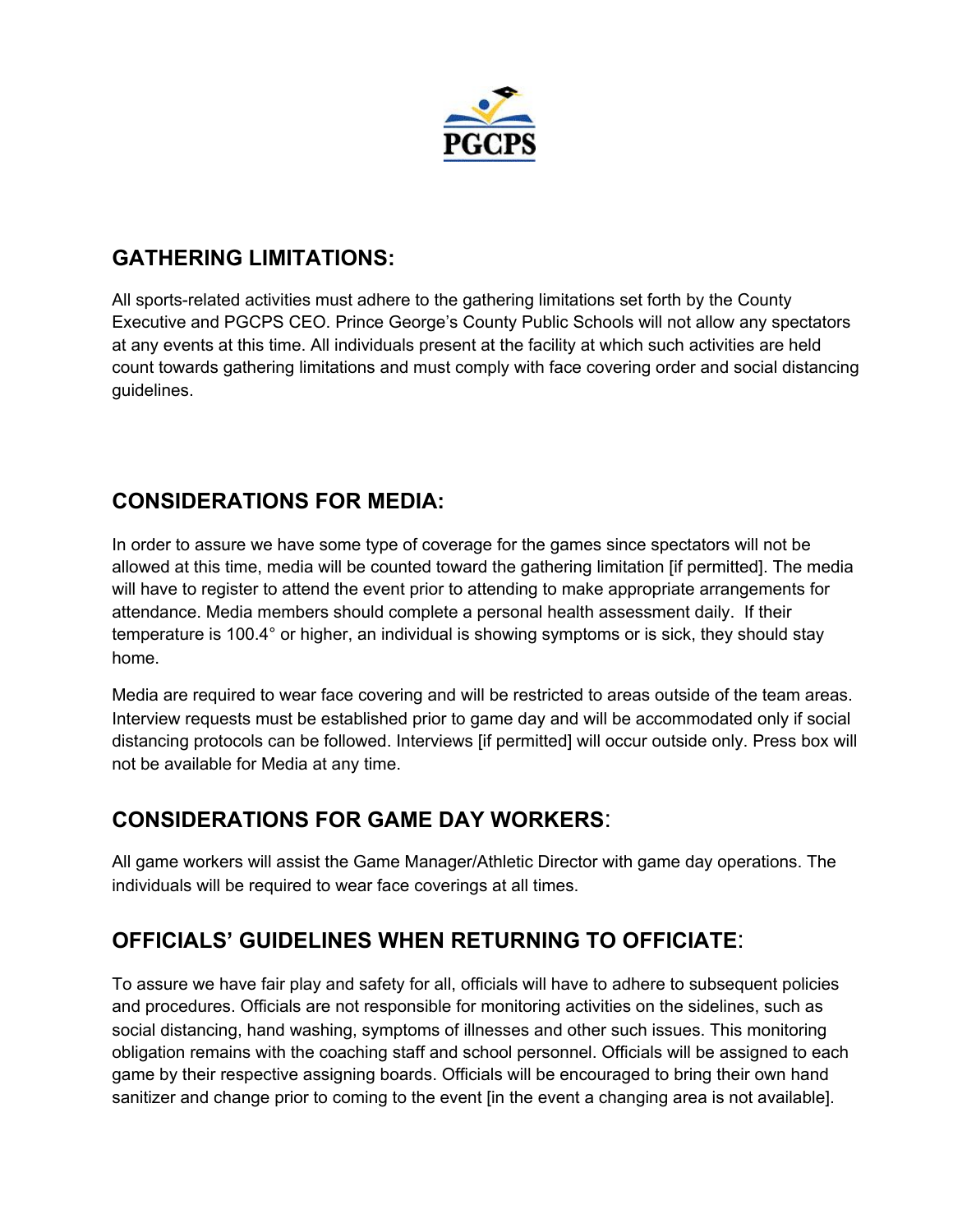

#### **GENERAL OFFICIAL GUIDELINES**:

Officials will be required to complete a personal health assessment daily. If their temperature is 100.4° or higher, an individual is showing symptoms or is sick, they should stay home. "Vulnerable individuals" are defined by CDC as people 65 years and older and others with serious underlying health conditions. Officials fitting this description may wish to seek medical advice prior to returning to officiating.

Upon arrival at the host site and throughout the contest, wash and sanitize your hands frequently. Maintain social distancing of 6 feet at all times, including while in the locker room and/or on the court/field. Bring your own water bottle or rehydration beverages.

Once the contest begins, avoid conversations within 6 feet with coaches. It is recommended that they wash their hands frequently. Face coverings are recommended for officials. Coverings must be worn when entering the host site and while inspecting the field/court prior to the contest unless social distancing can be maintained while doing so.

Use a mask when communicating verbally within 6 feet of others.

Upon conclusion of the contest, leave the contest area and do not interact with others.

Officials must pay special attention to playing rules that require distances between players during play.

It is recommended that officials refrain from spitting on indoor and outdoor facilities. Gloves may be worn by contestants. Bring your own towels and hygiene materials

Maintain distance from players if an altercation occurs and minimize the times you are within 6 feet of others.

Be aware of the location of medical personnel while you are on school property.

Limit the exchanging of documents between yourself and others.

#### **OFFICIALS' TABLE:**

The official table will be limited to essential personnel, including the home team scorer and timer, with a recommended distance of 6 feet between individuals.

Visiting team personnel (scorer, statisticians, etc.) are not deemed essential and may need to find an alternative location.

Space availability at the table is a variable in determining the number of individuals permitted at the officials' table.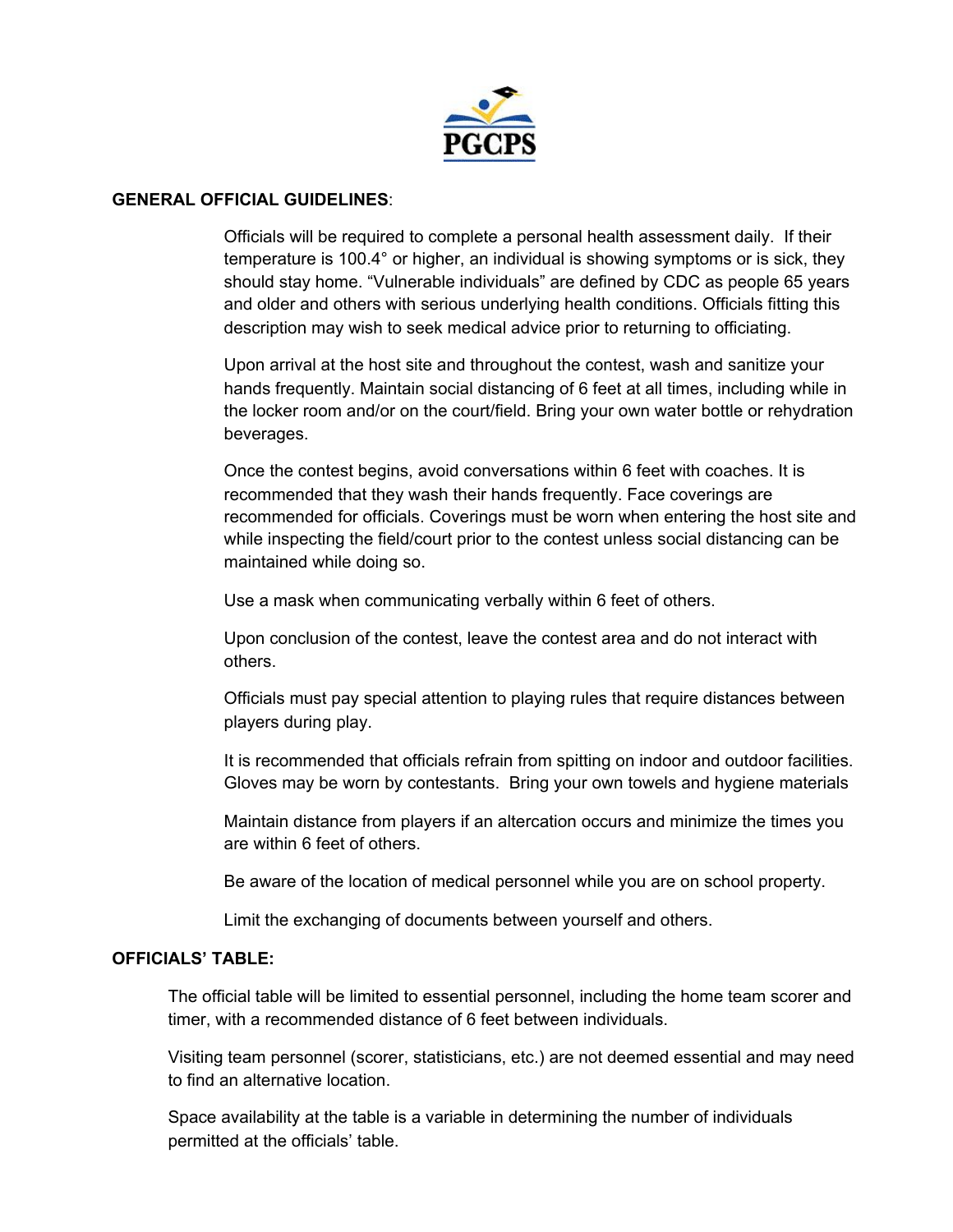

### **PREGAME AND POSTGAME CEREMONY**:

During COVID restrictions, the following procedures must be followed:

- No shaking hands during pre or post games.
- Traditional pre-game introductions should not take place.
- All players, managers and coaches on the sideline must wear masks at all times.

# Appendices: General Considerations for

# **Spring Sports**

- Boys/Girls Tennis
- Boys/Girls Outdoor Track
- Baseball
- Softball
- Boys Lacrosse
- Girls Lacrosse
- Outdoor Bocce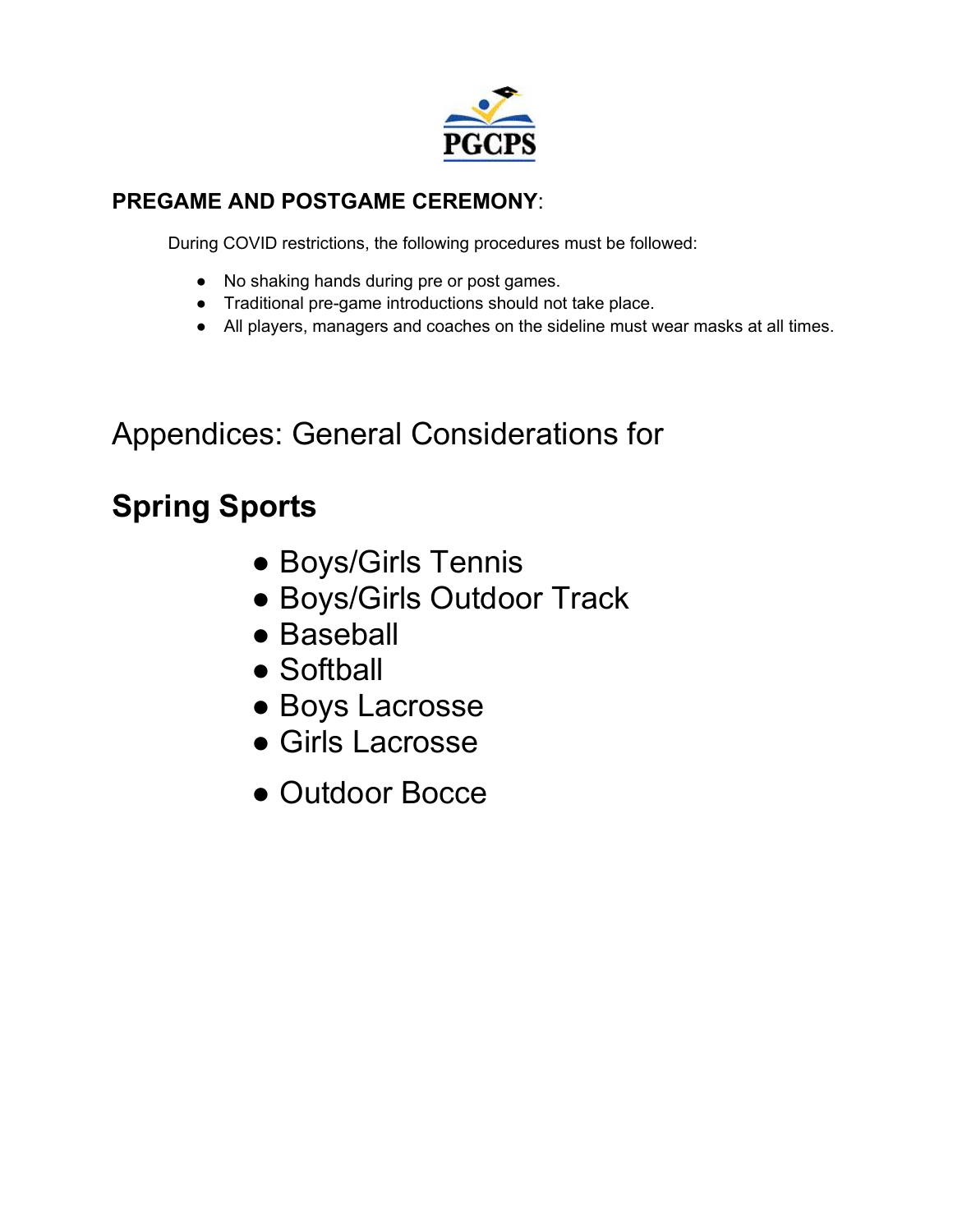

### Return to Competition: General Considerations for Tennis

**SPORT:** Tennis **SPORT REP**: Robert Vinson

The NFHS has determined that Tennis is moderate risk (sports that involve close, sustained contact, but with protective equipment in place that may reduce the likelihood of respiratory particle transmission between participants OR intermittent close contact OR group sports OR sports that use equipment that can't be cleaned between participants.)

\*Tennis could potentially be considered "Lower Risk" with appropriate cleaning of equipment and use of masks by participants.

#### **TENNIS MATCH CONSIDERATIONS:**

#### **PRE-MATCH CONFERENCE:**

● Limit attendees to any pre-match conference between athletes and coaches. Make sure to maintain social distancing of 6 ft.

#### **TEAM AREAS:**

● Make sure team personnel observe social distancing of 6 ft.

#### **DURING MATCHES:**

- Between points, use your racquet or foot to advance the tennis balls back to your opponent. Also, avoid using your hands when returning balls to another court.
- Maintain physical distancing if changing ends of the court.
- Avoid touching your face after handling a ball, racquet or other equipment.
	- Wash your hands promptly if you have touched your eyes, nose or mouth.
- When playing doubles, coordinate with your partner to maintain physical distancing, where possible.
- Wash your hands thoroughly or use a hand sanitizer before, during (between sets), and after play.
- Clean and wipe down your equipment, including racquets and water bottles. Use new balls and a new grip, if possible.
- Use only your own towels and water bottles. Avoid sharing food and touching common surfaces such as court gates, fences, benches, etc.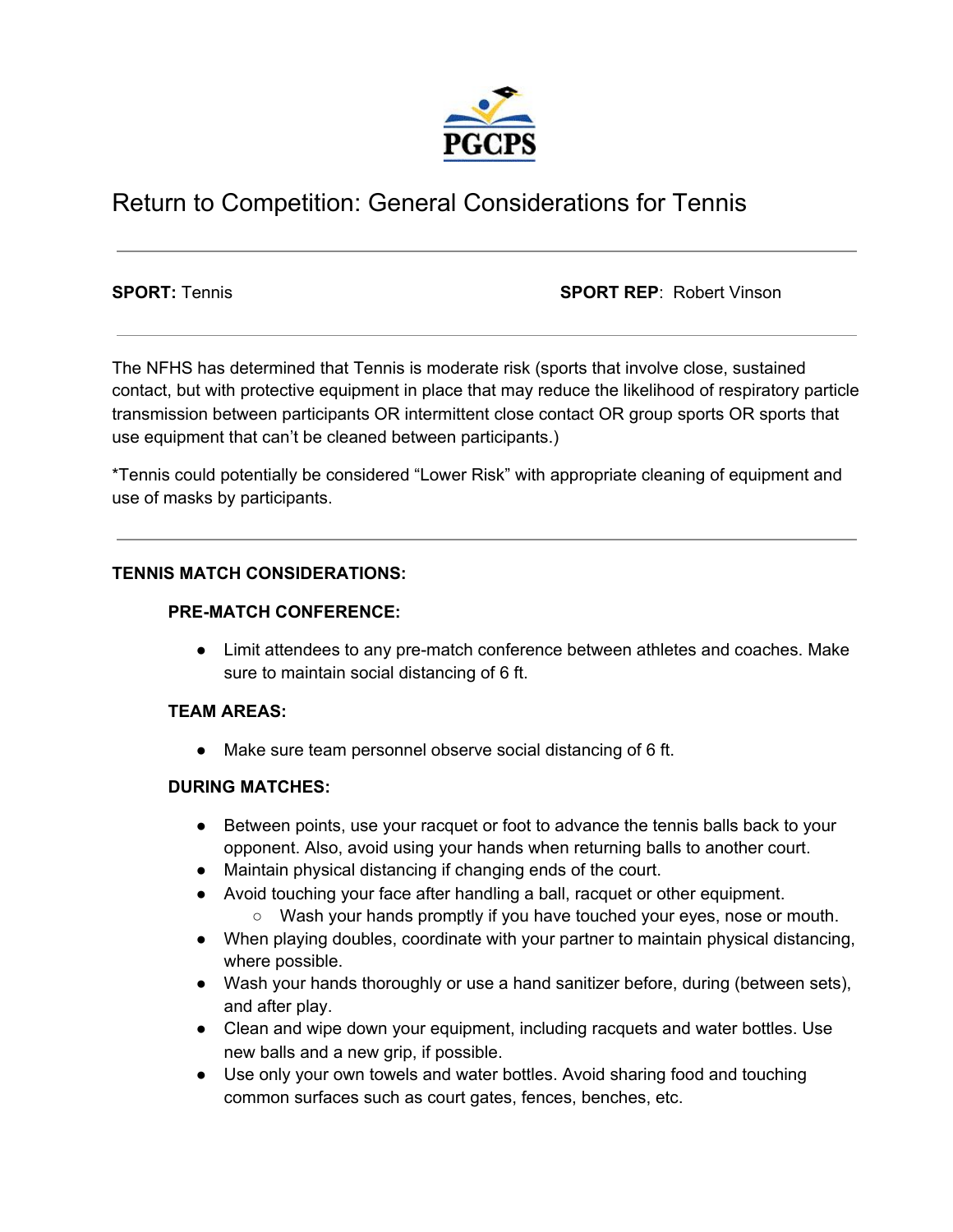

#### **TENNIS BALLS**:

- Although unlikely, it's possible that a tennis ball can transmit the COVID-19 virus, as virtually any hard surface can transmit the disease. Here is an extra precaution you can take to keep safe when playing tennis, if feasible:
- Use four or six tennis balls.
- Open two cans of tennis balls that do not share the same number on the ball. Take one set of numbered balls, and have your playing partner take a set of balls from the other can. (Have one player mark their balls for easier identification.)
- Proceed with play, making sure to pick up your set of numbered balls only. Should a ball with the other number wind up on your side of the court, do not touch the ball with your hands. Use your racquet head or feet to advance the ball to the other side of the court.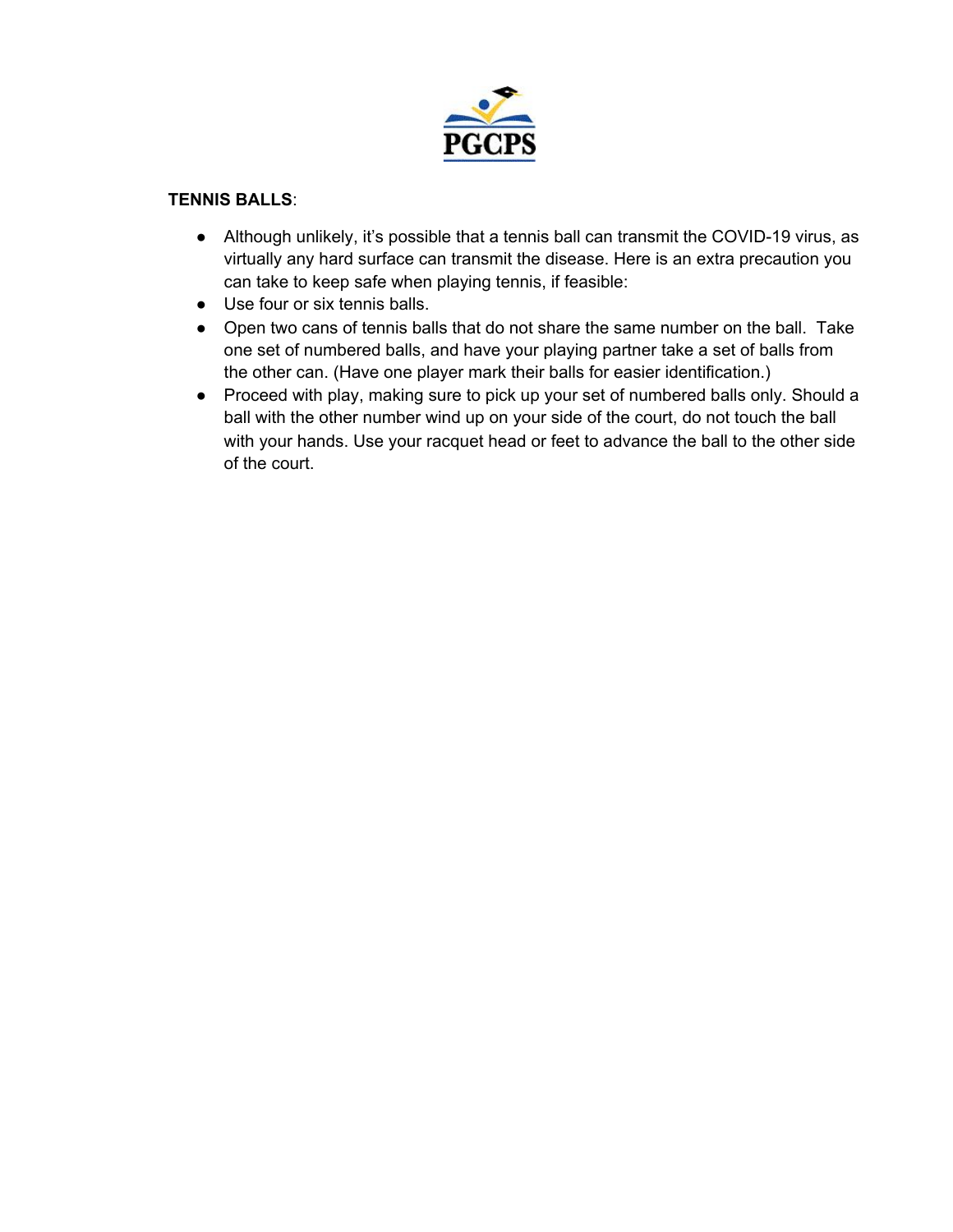

## Return to Competition: General Considerations for Outdoor Track

**SPORT:** Outdoor Track **SPORT REP[s]**: Kenneth Washington and Bryan Brown

#### **Outdoor Track and Field Considerations**

In support of the Guidance for Opening Up High School Athletics and Activities, the NFHS Track and Field Rules Committee offers this document for state associations to consider whether any possible rules could be altered for the 2020-21 season. The considerations outlined in this document are meant to decrease potential exposure to respiratory droplets by encouraging social distancing, limiting participation in administrative tasks to essential personnel and allowing for appropriate protective equipment.

#### **Return to Competition**

#### **General Considerations:**

- SP, DT, JT should enforce social distancing for all athletes and officials.
	- To limit contact: athletes can provide their own implements (that pass inspection) and retrieve their own implements after all throws.
	- $\circ$  If athletes can't provide their own implements, then it is recommended that implements be sanitized between each use.
- LJ, TJ should enforce social distancing for all athletes and officials.
- HJ, PV should enforce social distancing for all athletes and officials.
	- $\circ$  To lower the risk of these events, meets can cover pits by a tarp that is removed and disinfected after each athlete (therefore multiple tarps needed to keep the event moving).
	- To limit contact: athletes should not share vaulting poles.
- Sprint, Hurdle, relay events run entirely in lanes, may use every other lane to assist with distancing.
	- Blocks should be disinfected after each heat / race.
	- Recommend not using baskets at the start line for apparel.
- Recommendations for students to wear a cloth facial covering when not actively competing.
- Middle Distance and distance races on the track of 800m and longer (any event not run entirely in lanes) are considered moderate risk activities if conducted under normal circumstances.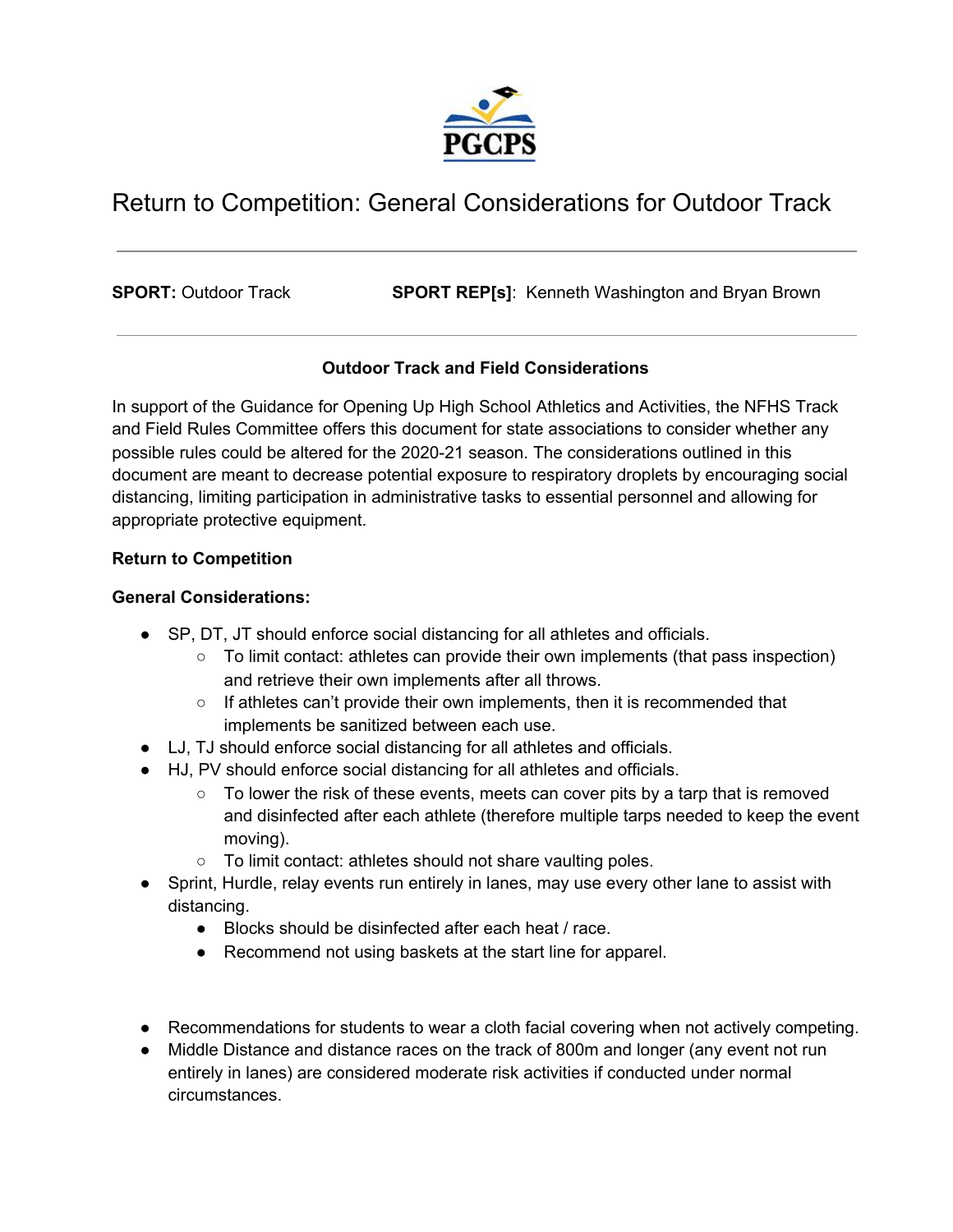

#### **Possible Rule Change Considerations:**

- Rule 5-10-5 Current rule: The baton is the implement which is used in a relay race and is handed by each competitor to a succeeding teammate. Gloves are not permitted in relay events.
	- States may permit the use of gloves for this year.
	- Schools can bring their own batons, or they should be disinfected after each heat/race.

#### **Considerations for Officials:**

- Bring personal hand sanitizer. Wash hands frequently
- Don't share equipment.
- Follow social distancing guidelines:
	- Pre and Post Meet conferences,
	- Clerking at the start line.
	- Tabulations and posting of results.
- Consider using electronic whistles.
- Do not shake hands and follow pre- and post-game ceremony guidelines established by state associations.
- Officials personnel may always wear cloth face coverings.

#### **Considerations for Coaches:**

- Communicate your guidelines in a clear manner to students and parents.
- Consider conducting workouts in "pods" of same students always training and rotating together in practice to ensure more limited exposure if someone develops an infection.
- Keep accurate records of those athletes and staff who attend each practice in case contact tracing is needed.

#### **Considerations for Students:**

- Consider making each student responsible for their own supplies
- Students should wear their own appropriate workout clothing (do not share clothing), and individual clothing/towels should be washed and cleaned after every workout immediately upon returning home.
- Hand sanitizer should be plentiful at all contests and practices.
- Athletes should tell coaches immediately when they are not feeling well.
- Cloth face coverings are permitted. Bring your own labeled water bottle.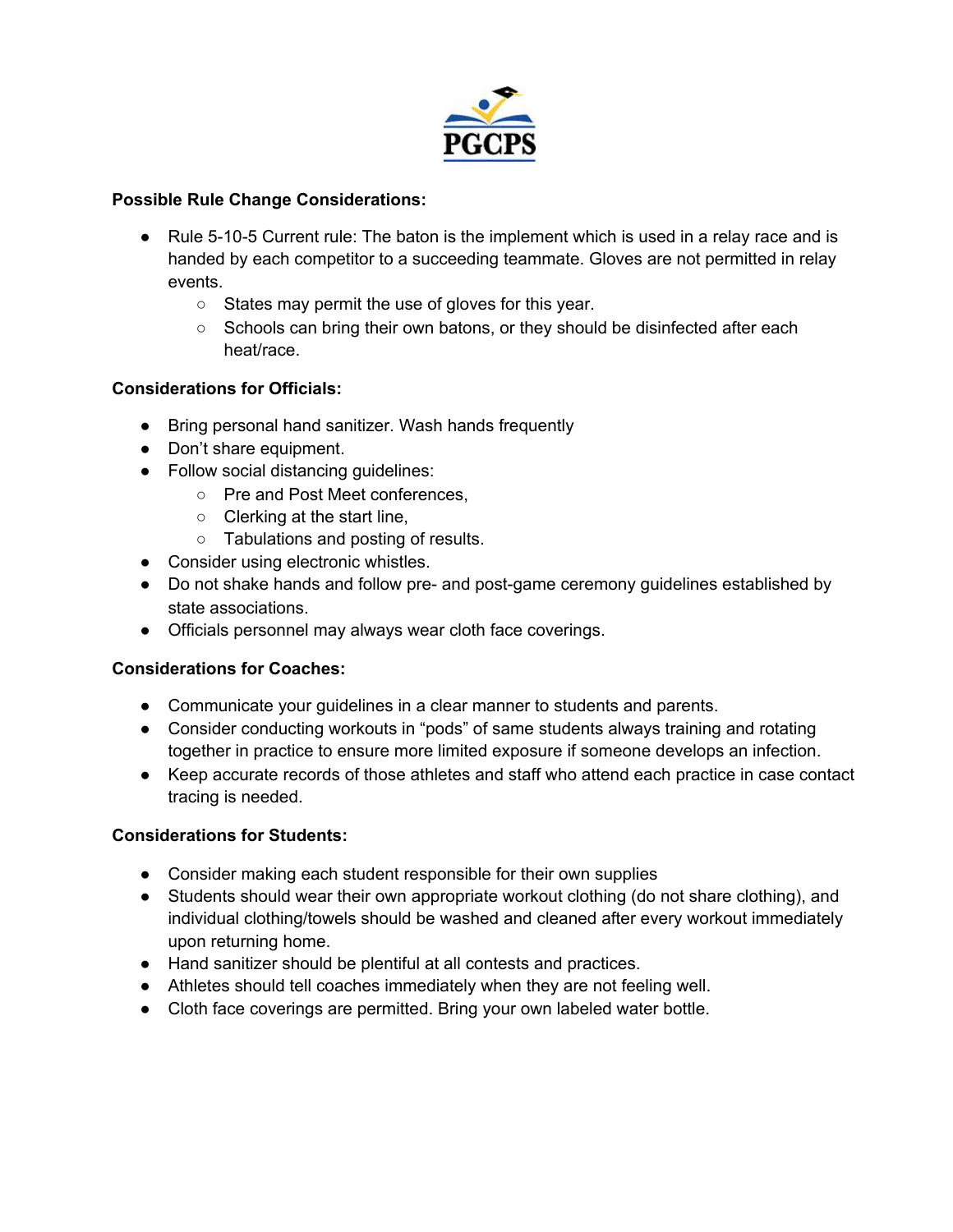

### Return to Competition: General Considerations for Baseball

**SPORT:** Baseball **SPORT REP**: Donald Cleveland

In support of the Guidance for Opening Up High School Athletics and Activities, the NFHS Baseball Rules Committee offers this document for state associations to consider whether any possible rules could be altered. The considerations outlined in this document are meant to decrease potential exposure to respiratory droplets by encouraging social distancing, limiting participation in administrative tasks to essential personnel and allowing for appropriate protective equipment.

#### **Return to Competition**

#### **General Considerations:**

- Have hand sanitizer and wipes available at the field.
- Wash stations or sanitizer at each dugout.
- No one touches the score sheet except the scorer.
- Disinfect the bench/dugout prior to competition.
- Not allowing fans. Everyone wears masks at the ballfield.
- Stagger seating of fans. Check the fans' temperature prior to admission.
- Minimize the number of spectators.
- Each team provides sanitized balls (bucket) while on defense.

*o Have a bucket of "dirty" balls available so they can be sanitized after the game. Sanitize bases after each contest.*

#### **Considerations for Coaches:**

- Wear masks on and off the field.
- No line-up card exchange.
- Eliminate handshakes post-game.
- Maintain 6' distance between players and umpires.
- No seeds, gum or spitting.
- Evaluate pre-existing health conditions.

#### **Considerations for Players:**

- No seeds, gum or spitting.
- Players must clean and sanitize equipment after each game
- Social distancing on the bench and/or dugout.
- No sharing of water bottles. No sharing of batting helmets.
- No sharing of catcher's equipment.
- No sharing of bats. Sanitize all equipment after each game.
- No physical contact.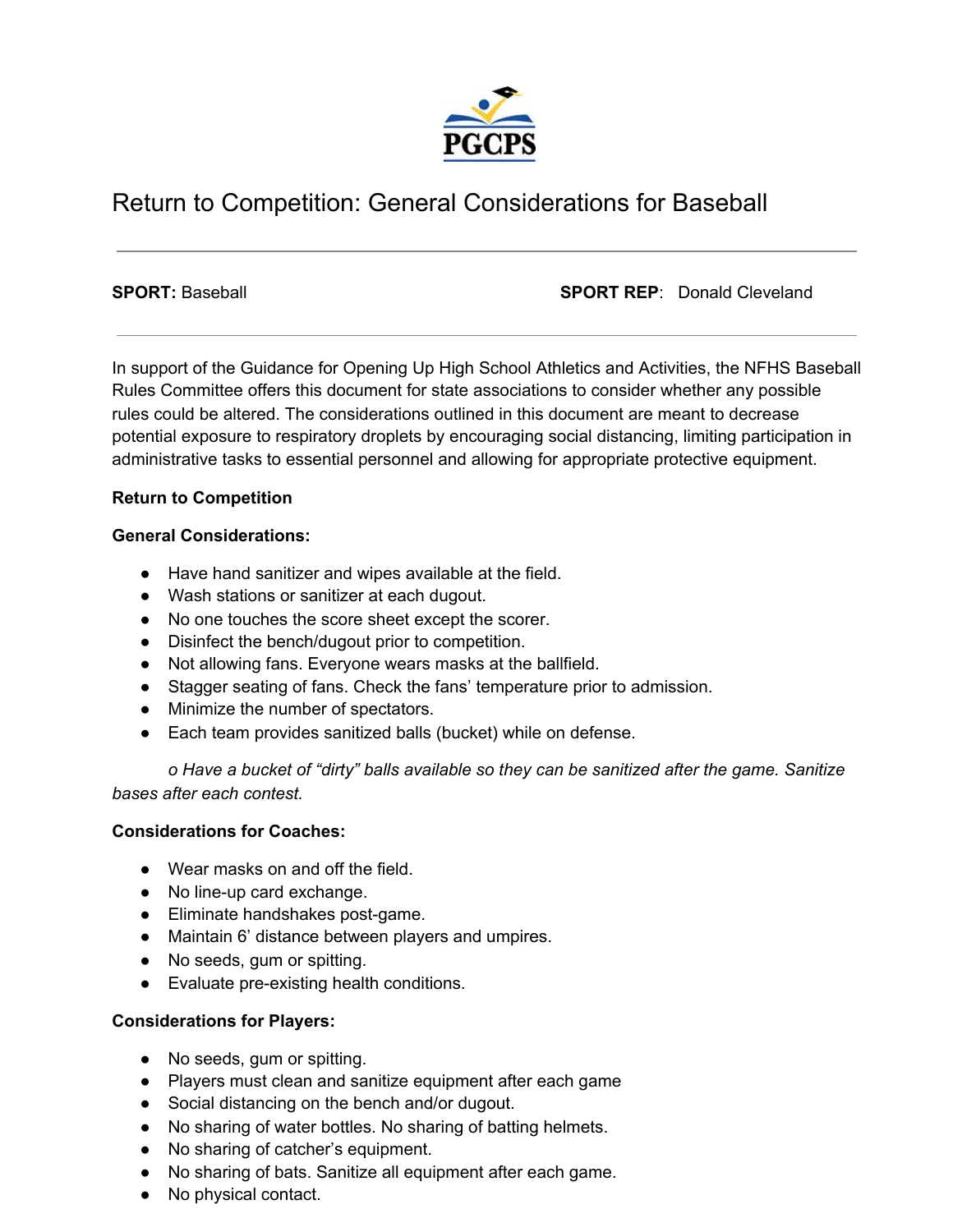

- Eliminate handshakes post game.
- Eliminate handshakes with coaches/umpires pre-game.
- Evaluate pre-existing health conditions.
- Carry hand sanitizer.

*o If the pitcher puts his/her hands to their mouth off the mound and touches the ball, "Time"* is called, a new ball is inserted and the pitcher much sanitize their hands before throwing the next *pitch.*

#### **Considerations for Umpires**:

- Bring personal hand sanitizer. Wash hands frequently.
- Don't share equipment.
- No touching of baseballs.
- No line-up card exchange.
- The umpire-in-chief should wear a face mask behind the plate.
- Clean equipment after each game. Follow social distancing guidelines.
- Consider six feet minimum distance when talking to others (players, coaches, other umpires) at plate meetings.
- Do not shake hands and follow pre and post-game ceremony guidelines established by state associations.
- Evaluate pre-existing health conditions.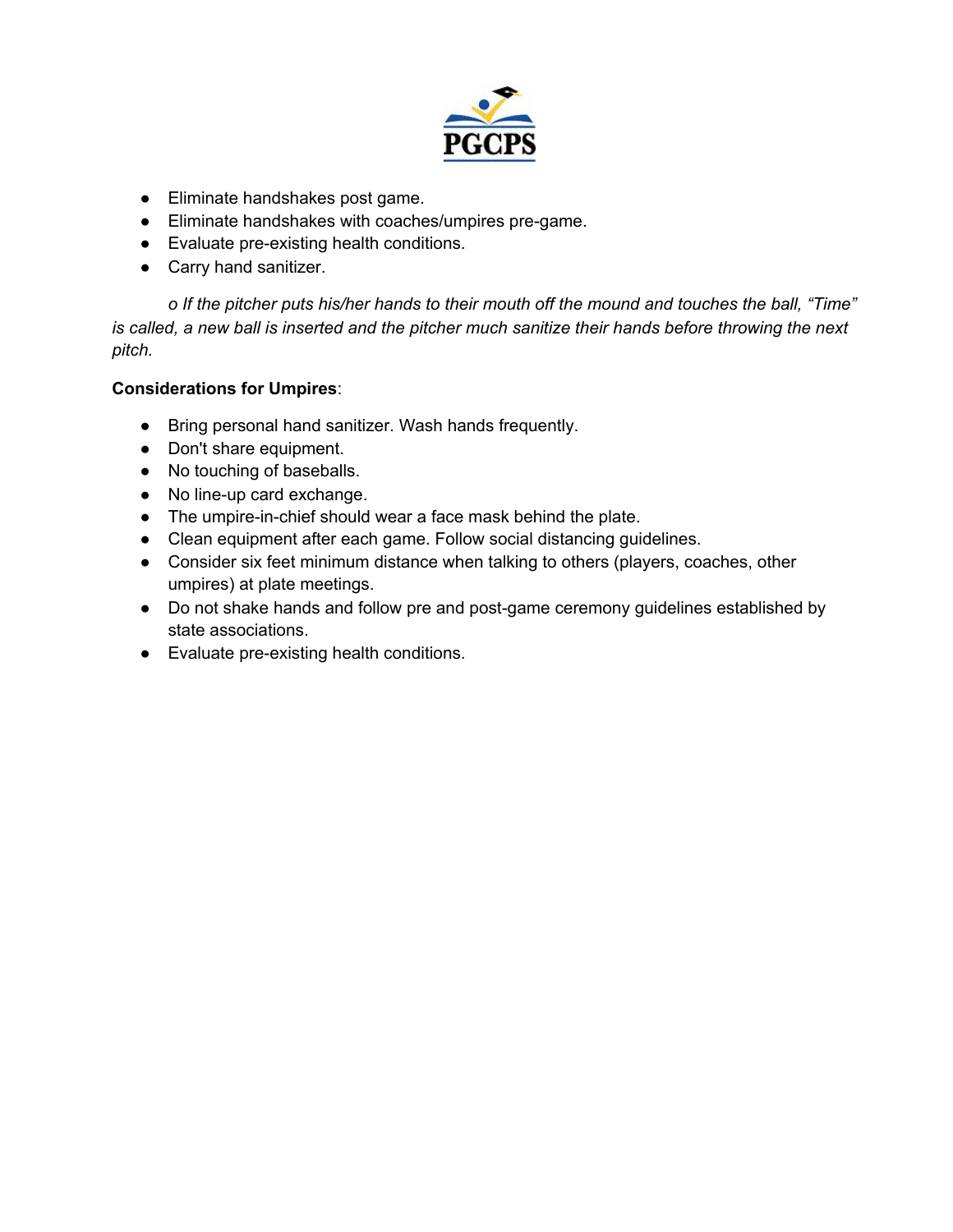

## Return to Competition: General Considerations for Softball

**SPORT:** Softball **SPORT REP**: Luanne Smith

#### **Softball Rule Considerations**

In support of the Guidance for Opening Up High School Athletics and Activities, the NFHS Softball Rules Committee offers this document for state associations to consider whether any possible rules could be altered. The considerations outlined in this document are meant to decrease potential exposure to respiratory droplets by encouraging social distancing, limiting participation in administrative tasks to essential personnel and allowing for appropriate protective equipment.

#### **1. Softball Rule Considerations**

**Face Shields (1-7-1, 1-8-4)** - Per guidance from the NFHS Sports Medicine Advisory Committee, Plastic shields covering the entire face **(unless integrated into the face mask and attached to a helmet)** shall not be allowed during contests. Their use during practices increases the risk of unintended injury to the person wearing the shield or teammates.

**Additional Equipment (1-8)**: Cloth facial coverings are recommended but not required. Facial coverings must be of one color, not distracting, and no designs. Pitchers cannot wear optic yellow cloth facial coverings.

**Pregame Conference (2-14-2)**: Limit attendees to one coach from each team plus the umpires. Coaches should stay outside the width of the batter's box at home plate, maintaining 6 feet of distance between each person.

**Substitutions: (3-3-3):** The verbal exchange should occur 6 feet from the coach to scorer and opposing team when making lineup changes.

**Coaching (3-5-1 NOTE):** Umpires do not handle equipment on the field during play. Contact with the game balls should be as limited as possible. There are several strategies to protect the student athlete from cross contamination due to exposure to game balls. It is recommended each state choose a strategy that best fits their specific circumstances.

**Coaching (3-5-3, 3-6-14):** Coaches who wish to discuss a rule or a ruling on the field must maintain at least 6 feet of physical distance from the umpire.

**Coaching (3-5-2):** Base coaches must stay 6 feet from a runner at all times after suspension of play.

**Bench and Field Conduct (3-6-6)**: Players are not permitted to leave the dugout area to congratulate players when scoring or after home runs. The number of individuals in the dugout is dependent on the size of the dugout. Players and coaches must maintain 6 feet of social distance.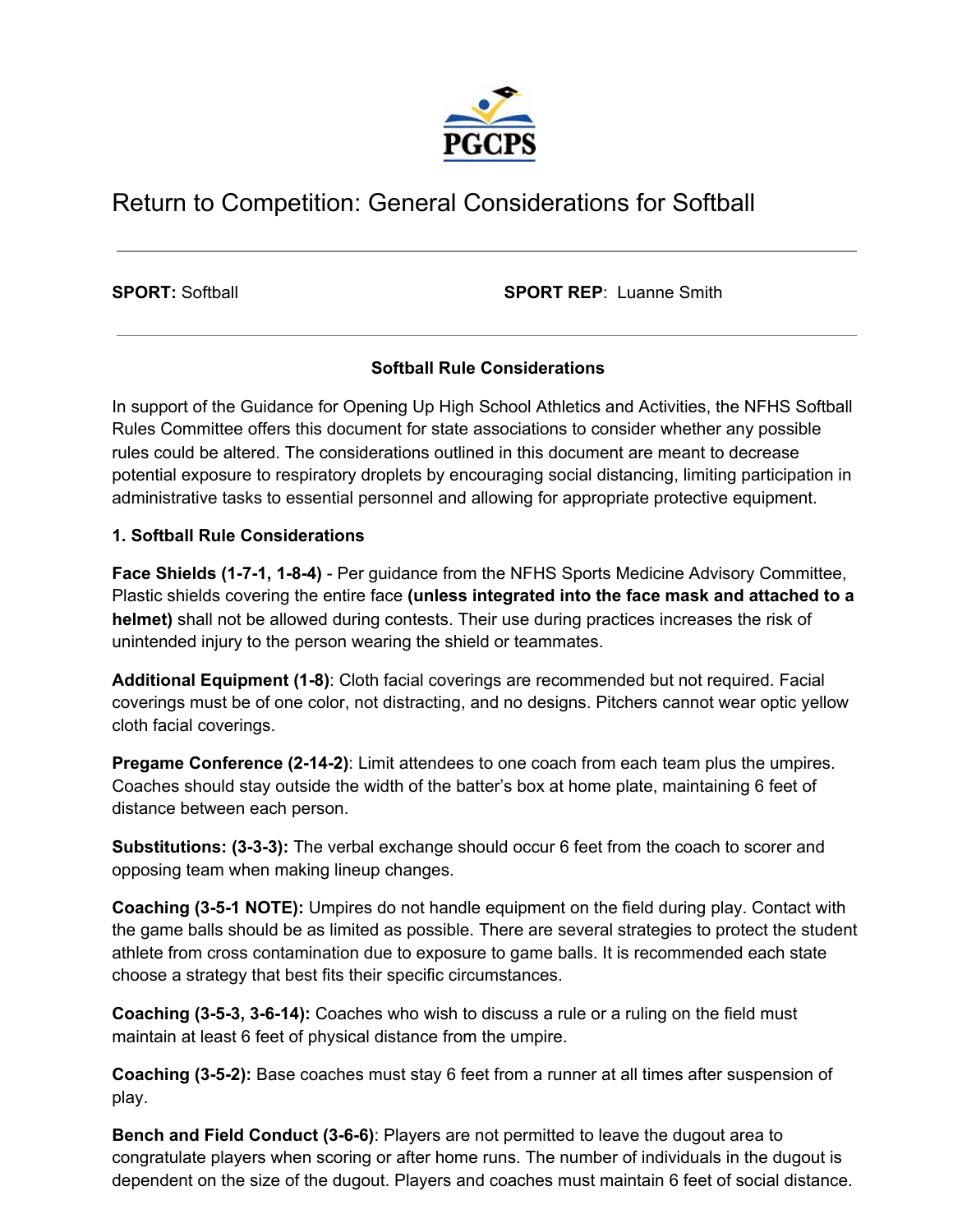

NFHS rules allow for dugouts/designated warm up areas to be extended to provide for social distancing.

**Charged Conferences (3-7-1, 3-7-2, 3-7-3):** Coaches holding defensive conferences must stay on the home plate side of the pitcher's circle and the player or players must be on the opposite of the pitcher's circle maintaining the 6 feet distance. No more than 2 players plus the pitcher is allowed. Only one coach is permitted during the conference. If a coach visits the pitcher, all other players should stay outside the pitching circle.

**Exchange of Lineup Cards (4-2-1b):** Lineups should be handed to the umpire, and the umpire will verbally approve or ask any questions about the lineup. Recommended for lineup cards exchanged team to team and teams to scorekeeper to be shared via photo or text.

**Infractions By the Pitcher (6-2-2):** Prohibit licking of fingers and wiping them off. Pitchers are not allowed to put their hands to their mouths or blow into their hands prior to pitching the ball. This will be a "no pitch." Any umpire is permitted to make this call. The ball should be called dead immediately and it will be a "no pitch." Ball goes to the dugout for sanitizing, pitcher sanitizes hands before play continues.

**Plate Umpire (10-2-1):** Plate umpire should stand deeper than normal to call balls and strikes.

**Equipment and Apparel (10-4-2):** Cloth facial coverings are recommended but not required. Must be of one color and not distracting and no designs. Umpires may wear disposable gloves and masks.

#### **2. Softball Umpires Manual Modifications**

#### **Mechanics Sections 3, 4b and c**

Base umpires should maintain 6 feet from any player as a starting position when rotated and/or counter rotated.

### **Section 2E**

Keep the catcher and batter at a 6-foot distance when dusting off the plate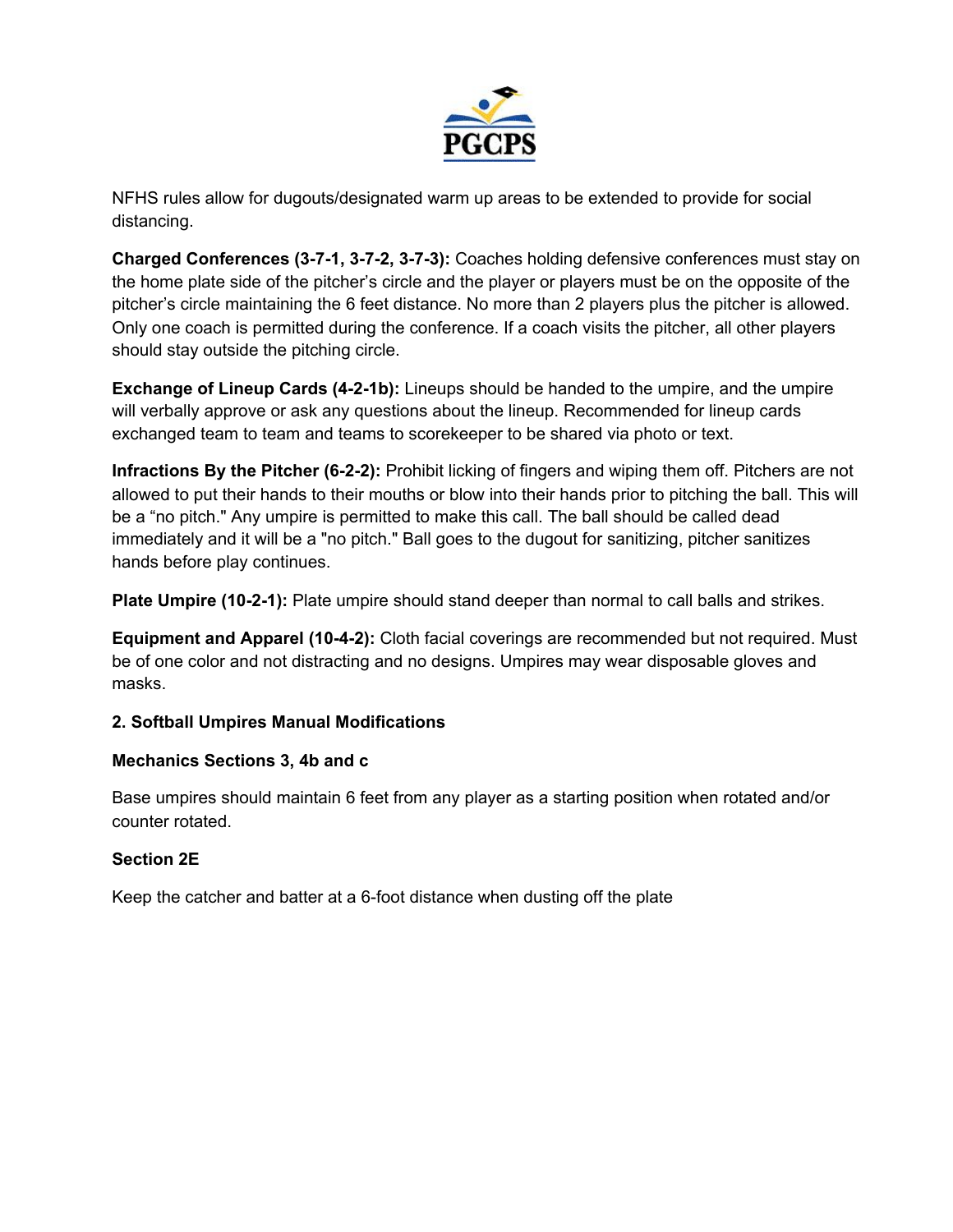

## Return to Competition: General Considerations for Boys Lacrosse

**SPORT:** Boys Lacrosse **SPORT REP**: Carlos Pettigrew

In support of the Guidance for Opening Up High School Athletics and Activities, the NFHS Boys Lacrosse Rules Committee offers this document as guidance on how state associations can consider modifications to the NFHS Boys Lacrosse Rules Book. The modifications outlined in this document are meant to decrease potential exposure to respiratory droplets by encouraging social distancing, limiting participation in administrative tasks to essential personnel and allowing for appropriate protective equipment.

#### **Phase 3 – High Risk Sports Return to Competition**

**1. Boys Lacrosse Rules Book Modifications The Field (1-2-7):** The Scorer's Table. Provide adequate spacing for 6-foot social distancing between individuals.

**2. Boys Lacrosse Rules Book Modifications The Field (1-2-8):** Players' and Coaches' box. Extend the players' and coaches' box to the endline to ensure proper social distancing.

**3. Boys Lacrosse Rules Book Modifications Player Equipment (1-9-2):** Optional Equipment, Face Shields and Masks - Clear, molded, and non-rigid face shields approved by the helmet manufacturer are allowed. Masks may be worn, but not required.

**4. Boys Lacrosse Rules Book Modifications Players, Coaches, and Other Game Personal:** Overall Suggestion. Coaches and officials should attempt to maintain social distancing whenever possible during a game including stick checks, official's meetings, etc.

**5. Boys Lacrosse Rules Book Modifications Time of the Game (3-1-1):** Time Reduction. Reduce the time of the game to 10 minutes per quarter.

**6. Boys Lacrosse Rules Book Modifications Facing Off (4-3-1, 2, and 3):** Starting Play with Facing Off. Consider only performing the faceoff during the beginning of the game and at the beginning of the third quarter. If necessary, at the beginning of overtime play. If reduced faceoffs are implemented, then alternating possession shall be used.

**7. Boys Lacrosse Rules Book Modifications Penalty Enforcement (7-1-1):** Procedure. If there is a violation, blow the whistle quick and award ball.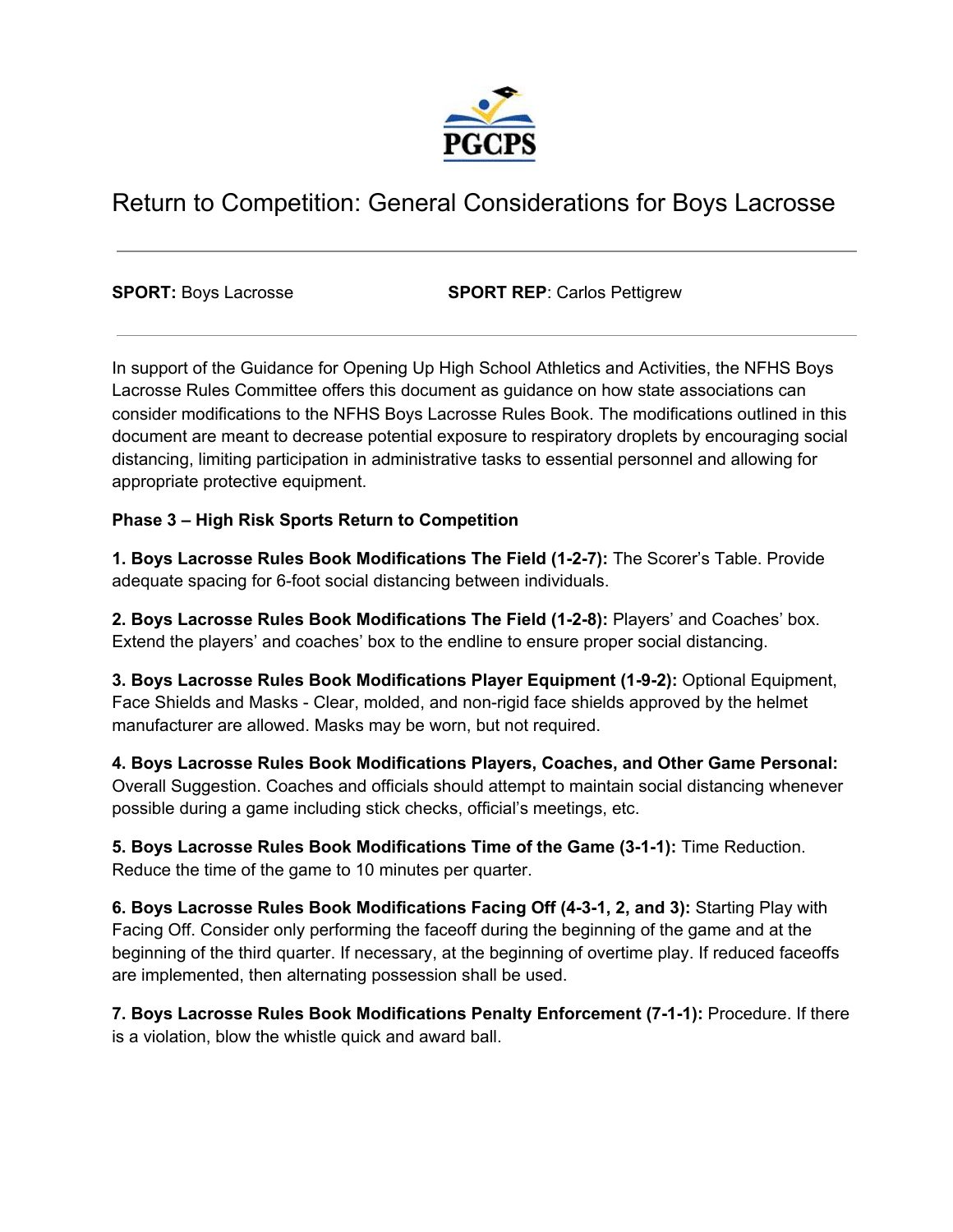

#### **Points of Emphasis and Pre/Post Game Considerations**

Pregame equipment checks should be conducted after the players have placed their equipment on the field and left the field. Officials then may inspect the equipment and blow the whistle to alert the teams to get their equipment and find the results of the equipment check.

#### **Pregame**

- No equipment inspections prior to the game Goalkeepers (new NOCSAE guideline) or field players.
- Masks for coaches and officials during coach meetings/certification.
- No line up. Coaches to relay information to their teams.
- No meeting with faceoff players (if performed).
- Meeting with Captains: One captain for each team, official wears a mask, captains stay apart, official shows coin result to each captain.
- Officials should wear a mask when instructing table personnel. Table personnel should wear masks.
- Minimize table personnel official scorer and timekeeper, visiting team personnel should be at their team bench and not at the table. Extend the table if needed.
- Team bench areas should be more clearly marked to remind players of proper location.

#### **Postgame**

- No handshakes.
- Teams stay in their team areas, no running onto the field for dog piles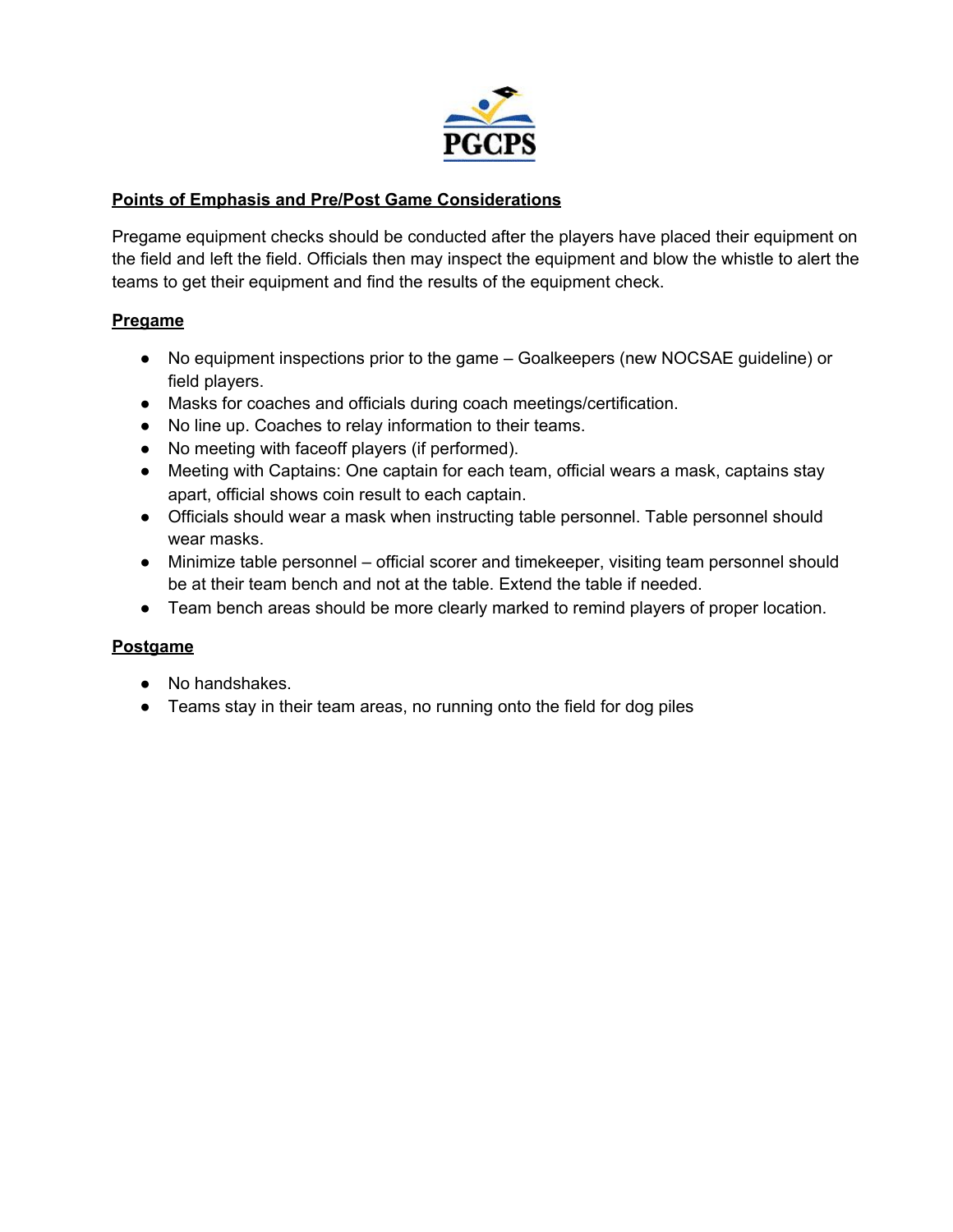

### Return to Competition: General Considerations for Girls Lacrosse

**SPORT:** Girls Lacrosse **SPORT REP**: John O'Hara

In support of the Guidance for Opening Up High School Athletics and Activities, the NFHS/USL Girls Lacrosse Rules Committee offers this document for state associations to consider whether any possible rules could be altered for the 2020-21 season. The considerations outlined in this document are meant to decrease potential exposure to respiratory droplets by encouraging social distancing, limiting participation in administrative tasks to essential personnel and allowing for appropriate protective equipment.

#### **Return to Competition**

#### **1. Girls Lacrosse Rules Considerations**

#### **o Pre-Game Meeting (3-5-3)**

- Limit attendees to one coach from each team and lead official. Ensure the pre-game meeting is away from the sideline and all individuals maintain a social distance of 6 feet. Mask use by coach and official is recommended during the meeting.
- Suspend the use of the coin toss. The visiting team will start with possession and the home team will choose a goal to defend.
- Eliminate handshakes following the pre-game meeting and at the conclusion of the game.

#### **o Equipment and protective clothing (2-4-1, 2-7-3, 2-9-5)**

- Players and officials may wear cloth face masks, gloves, and long undergarments.
- Pre-game stick and equipment checks will be completed by one official per team. Each team will place their sticks on their restraining line during pregame meetings. One official will check sticks per team. Recommend glove use by the officials for stick checks. Players return to collect their own stick after the pregame check is completed.

#### **o Table Personnel (3-6-1, 3-7-1)**

● Limit to essential personnel only at the table. Statisticians or visiting scorer personnel are not essential. Home team scorer and timer are essential.

#### **o The Draw (5-2)**

- Alternate start at the center with draw positioning to start each half and after goals. This is not alternate possession (AP) and does not impact AP for penalty administration during the game. The start of play is on the whistle for these starts. No other changes to player positioning rules.
- The goalie should roll or throw the ball to the official after a goal.

#### **o 8 Meter Positioning (10-1 PENALTIES 4)**